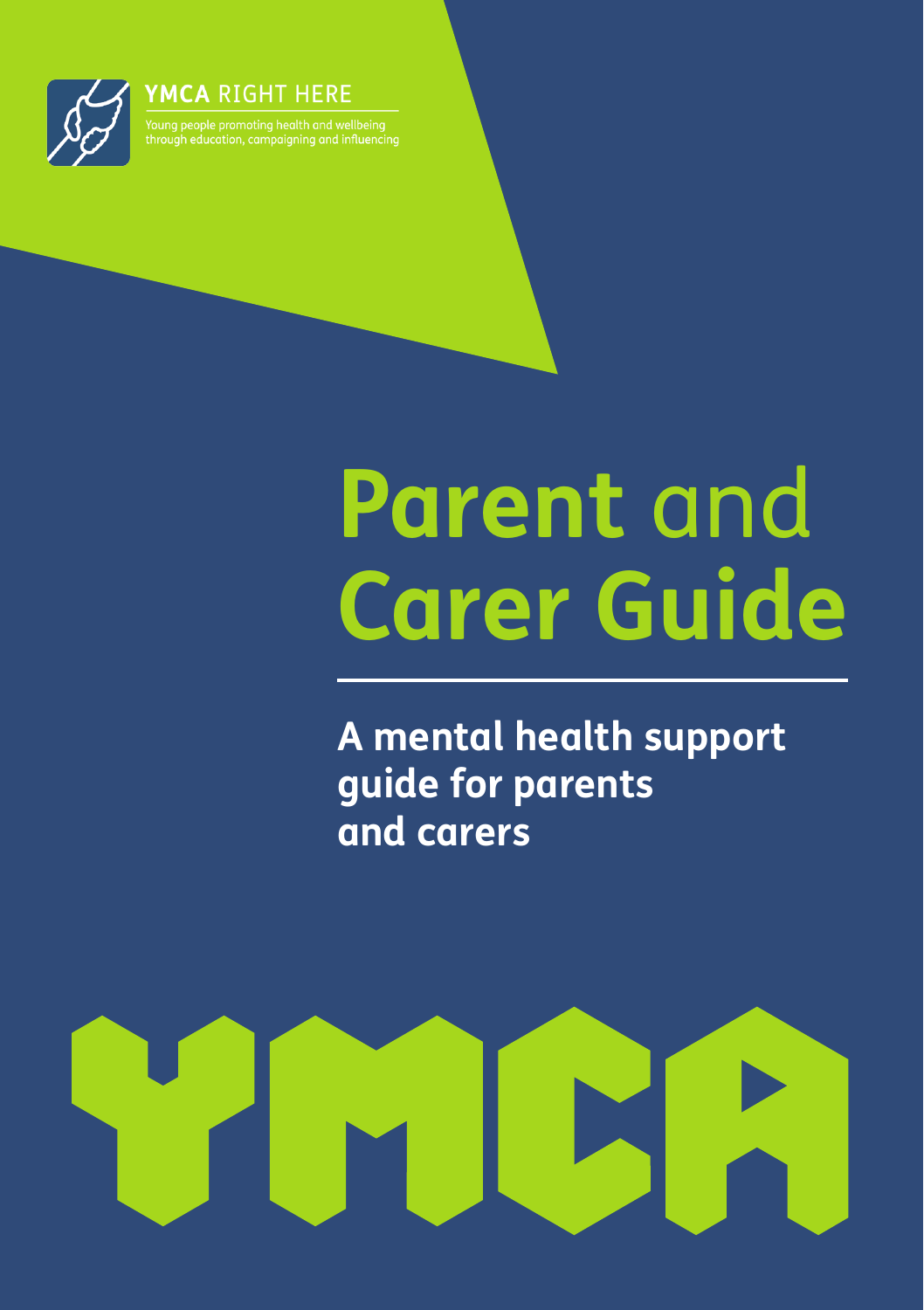# **What will you find in this guide?**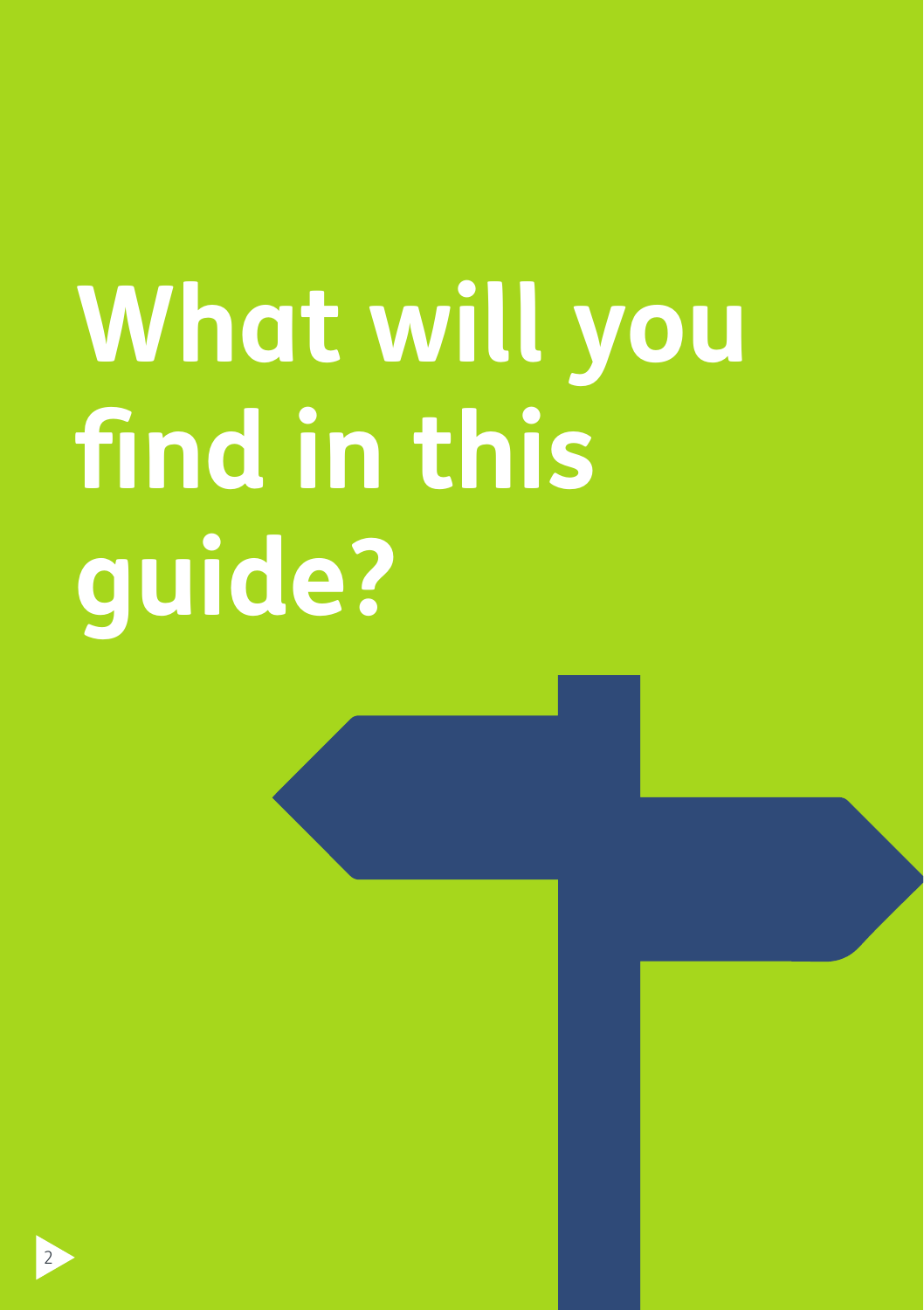#### Communications do's and don'ts Starting a conversation What to say (and what not to say) Support for your child Section for young people Support for families Signposting and support Looking after yourself Glossary of useful terms **6 - 7 8 - 9 10 - 11 12 - 13 14 - 17 18 - 21 22 - 24 25 - 27 28 - 30**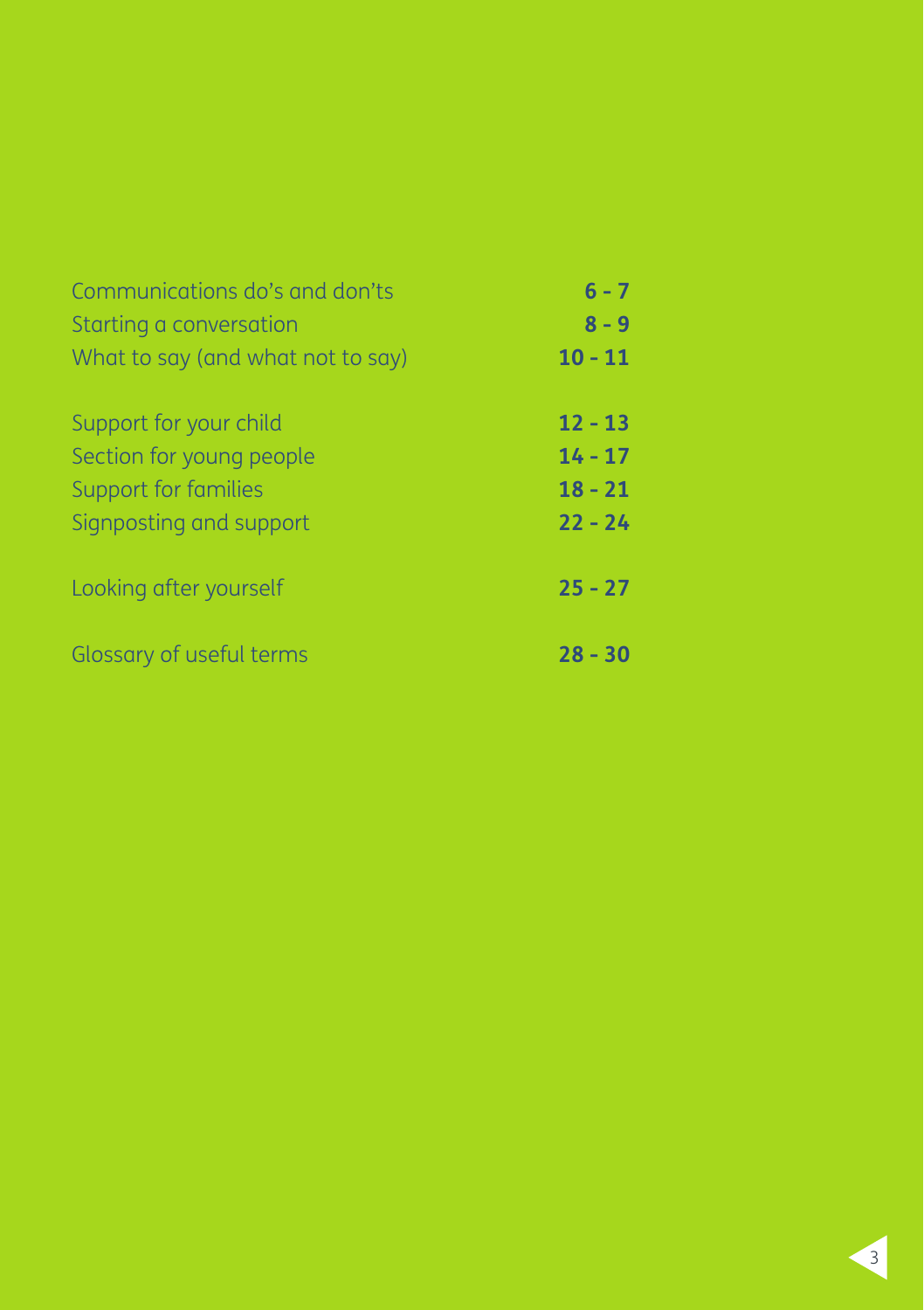# INTRODUCTION



YMCA was established in 1844 and is the largest and oldest youth charity in the world, helping more than 58 million people in 119 countries. YMCA enables people to develop to their full potential in mind, body and spirit.

YMCA's Right Here project in Brighton and Hove is a youth-led award-winning project promoting the health and wellbeing of children and young people through education, campaigning and influencing.

We made this guide because we identified that there was a lack of support for parents and carers whose children had experienced mental health difficulties.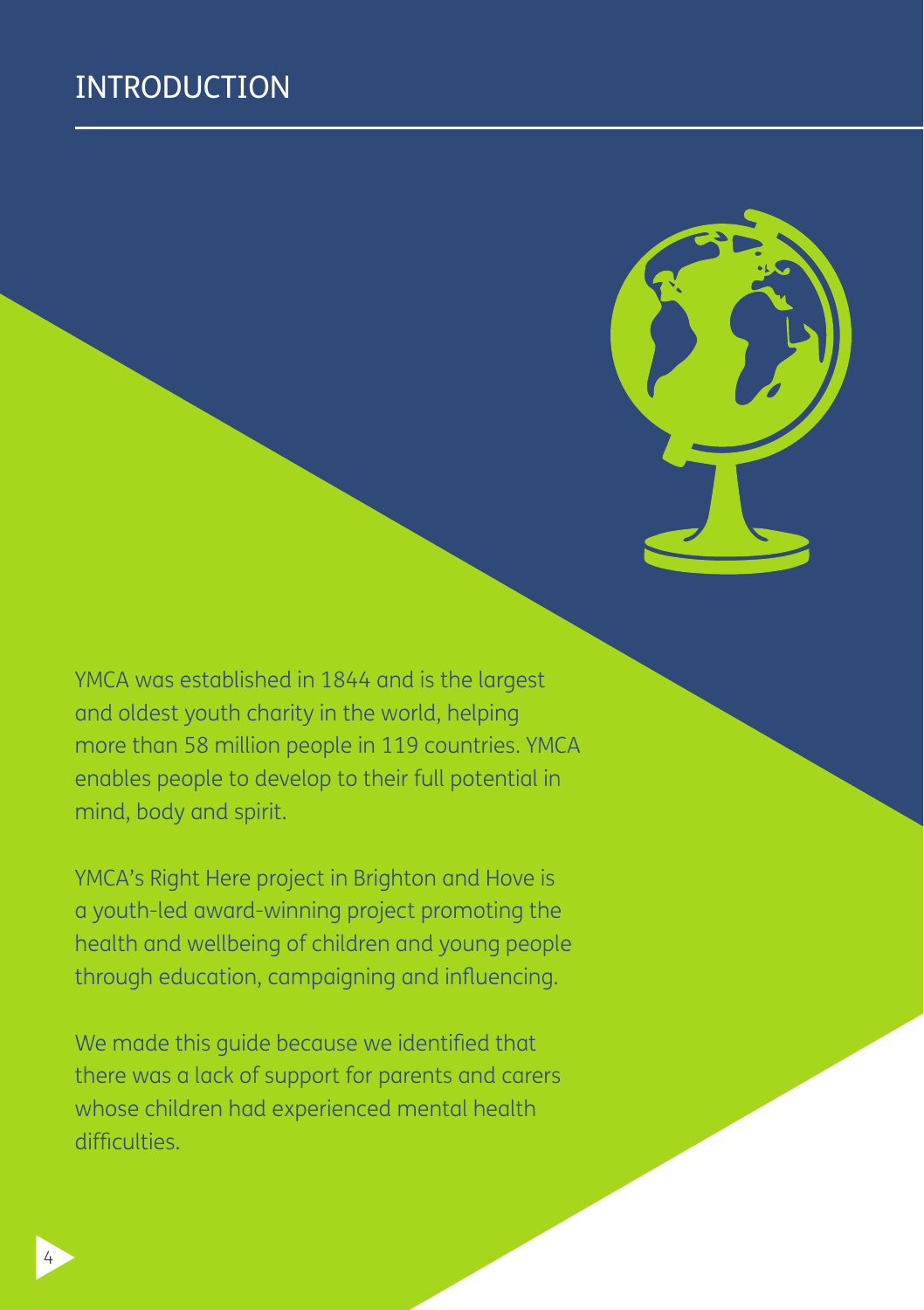**This guide was designed by young volunteers aged 16-25 from the YMCA's Right Here project, but it was informed by parents and carers who gave their time to talk to us about their experiences of supporting their children through mental and emotional challenges.**

You will also find quotes and tips from young people we spoke to we felt it was important we included both sides of the parent-young person relationship.

We've included a section in the middle pages of this guide, which we encourage you to give to a young person who may benefit.

Many of the parents and carers we met spoke of feeling isolated, embarrassed and ashamed by the challenges they were facing. They also reported that when they had taken the step to seek professional help, they had sometimes come up against barriers in the form of not being taken seriously, being dealt with insensitively and being bounced between services.

So, this guide is a way of drawing all those experiences together, positive and negative, and helping other parents and carers who are trying to support young people.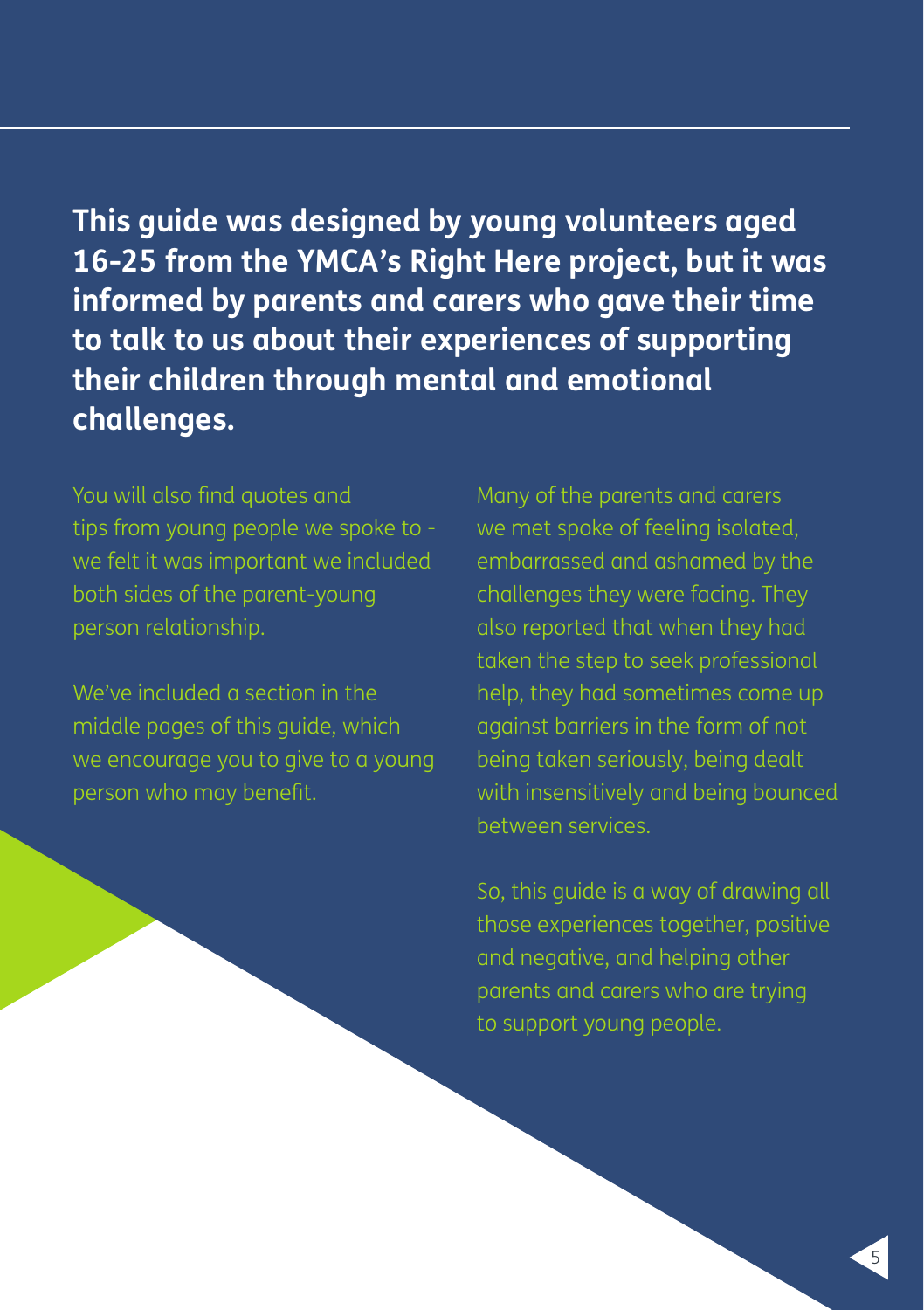# *Do's and don'ts!*

**Very little can happen without communication. These lists were compiled from numerous conversations with parents, carers and young people.**

We know that a lot of this is easier said than done, especially at times when emotions or tempers are high, but if you try to be mindful of these ideas, they might just help.

# **Some things to try:**

- **>** Listen, really listen, with your full attention.
- **>** Understand that what they're feeling is acceptable, even if it feels bad to them at that time.
- **>** Accept your child for who they are and how they think. *(Remember that teens think and perceive things differently to adults - and that's scientifically proven!)*
- **>** Give them opportunities to speak, but acknowledge they might not want to until they feel ready.
- **>** Repeat back their words to show understanding. For example "Am I right in hearing that you're angry at John because he did XYZ?"
- **>** Give them a choice about the words you use. *For example, if they have a diagnosis of bipolar, say "what do you want me to call it?"*
- **>** Be honest with them about how you are feeling.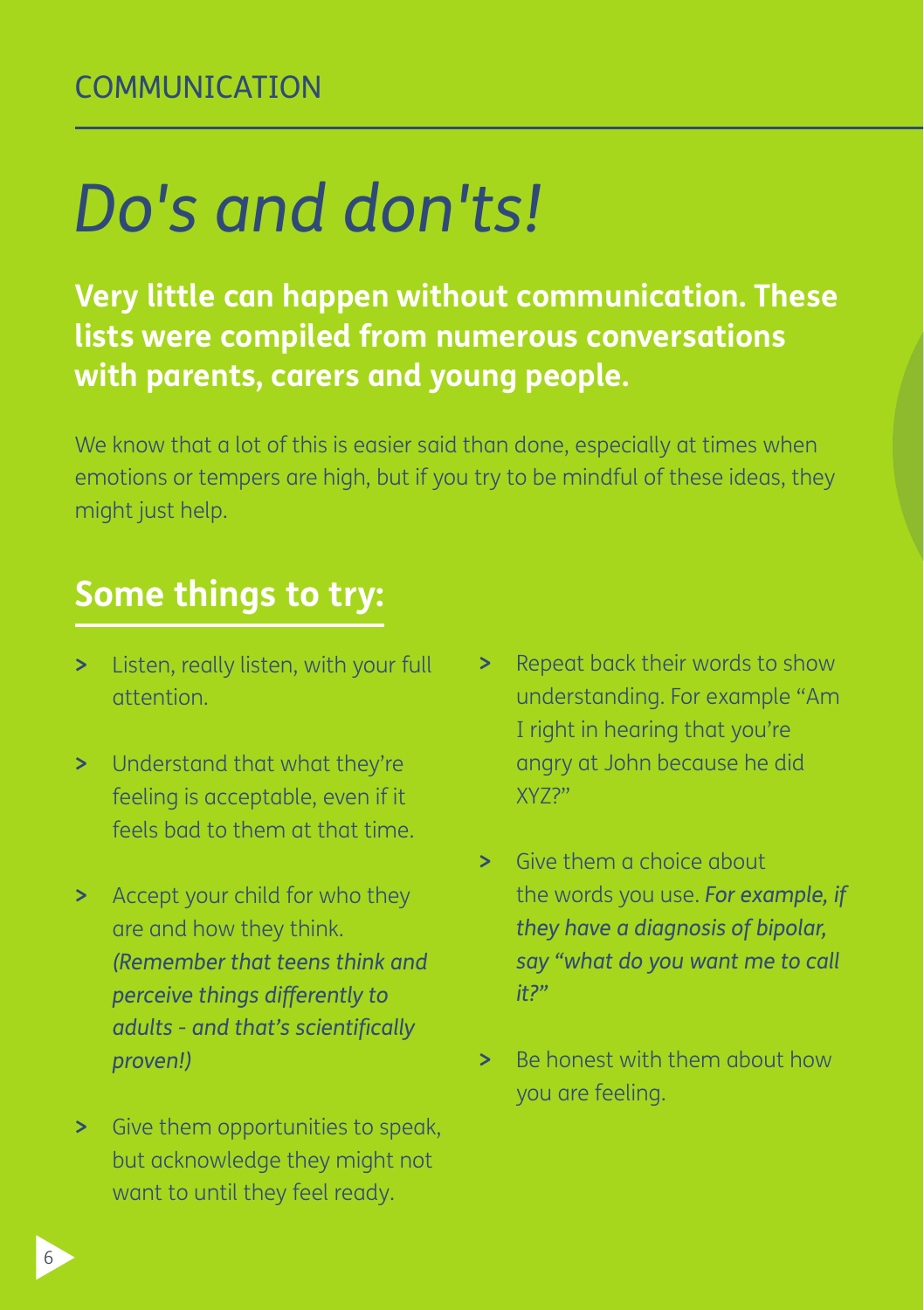# **…and try to avoid:**

- and try **"**<br> **"**<br>
Patronising what they s **>** Patronising your child or belittling what they say.
	- **>** Judging them, no matter what they say.
	- **>** Bombarding with questions, a two-way chat is much better.
	- **>** Using a tone (or volume) that could be perceived as aggressive.
	- **>** Reacting in a way that causes your child to shut down. Interrupting, at all costs: instead, give them time to say what they need to say.

**>** Dismissing what they're feeling, for example "You shouldn't feel / say that."



**"**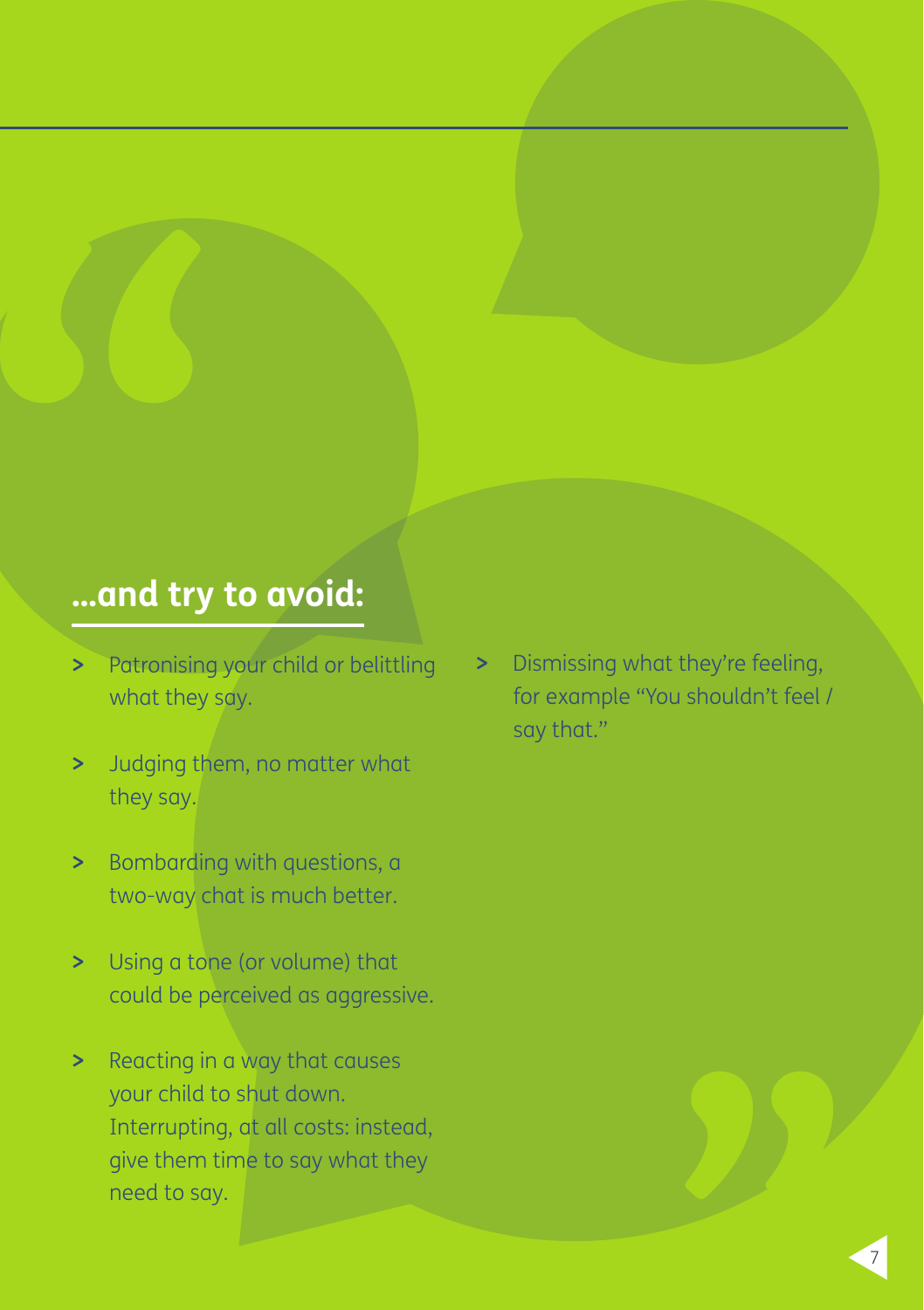# *Starting a conversation*

**In our focus groups, we asked parents and carers about their experiences of starting conversations with their children. They gave us some interesting (and inventive) techniques. These ideas won't work for everyone but one or two might work for you and your child.**

Being in a car together can help initiate conversation, but be aware that emotions can distract you from your driving, and you may have to pull over.

Try chatting over a shared, calming or creative activity like cooking, walking, decorating a room, watching a film, or something that uses your hands like drawing or painting.

Ask them to play music that expresses how they feel. Make playlists together that help them feel better or reflect their feelings.

Be active yourself (see page x) and promote activity to them, to build self-esteem and to have some common ground. Help them build on

an interest they have, bearing in mind this could well be different to what they used to love. And be creative: if they like animals for example, help them find out if they could walk your neighbours' dogs or volunteer at a local animal shelter.

A light touch on their arm or shoulder can say a lot to them, or, if they react well to physical touch, give them a hug.

Try chatting online using Facebook or instant chat, even between rooms in the same house - it might be a way of communicating they're more familiar and comfortable with.

Bring out an old photo album.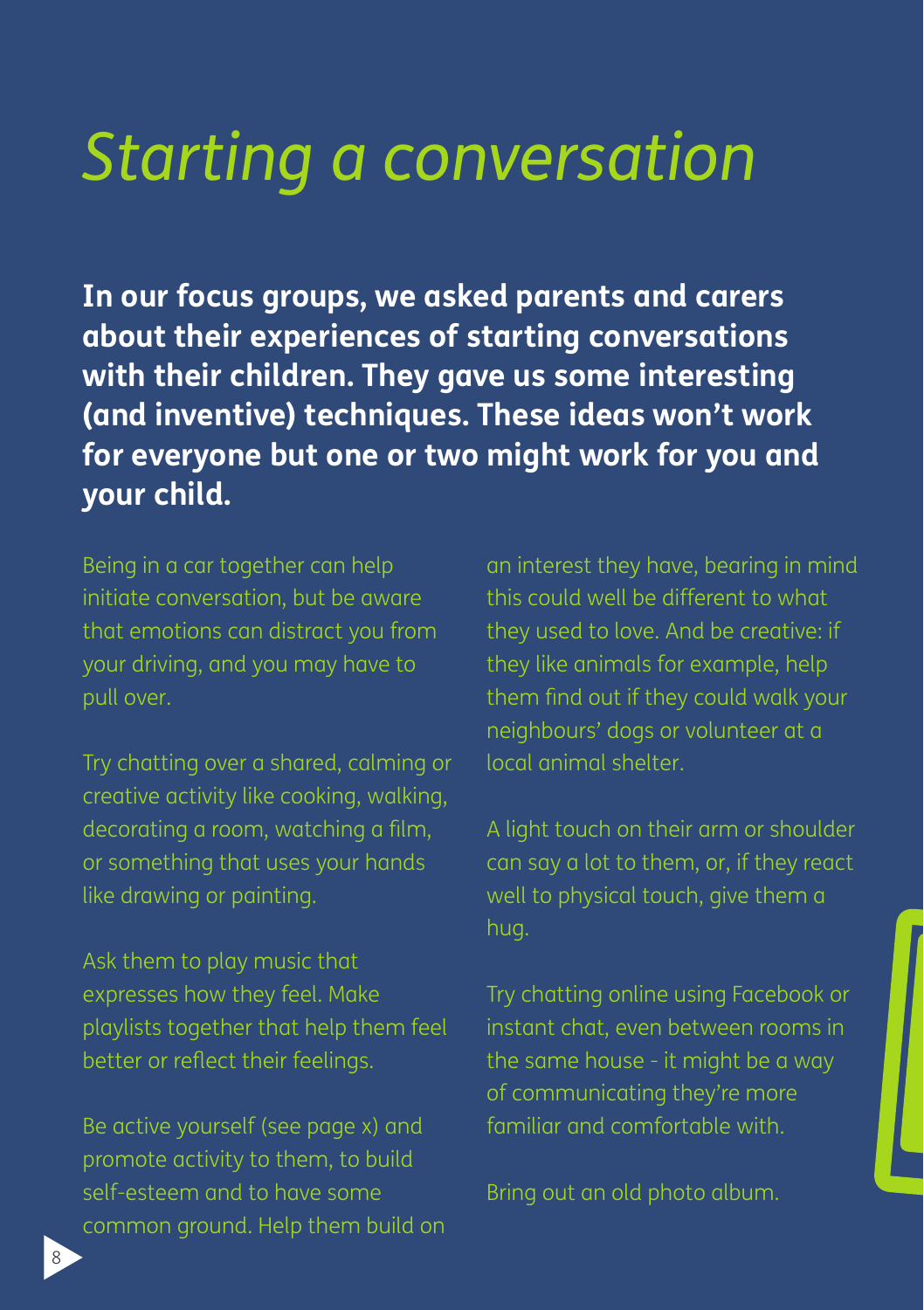# **What do young people say?**

Be really aware if we are asking for help: we might not spell it out.

Respect our wishes: if we want to be left alone, please leave us alone.

Do things with us that we love to do and go to places we love to go. If you don't know what these are, ask us.

Knowing there is just someone there to talk to is reassuring.

My mum asked if I'd prefer to write it in a letter or draw it out rather than talk. This made me feel like she really cared about what I was going through, as she seemed determined to help me.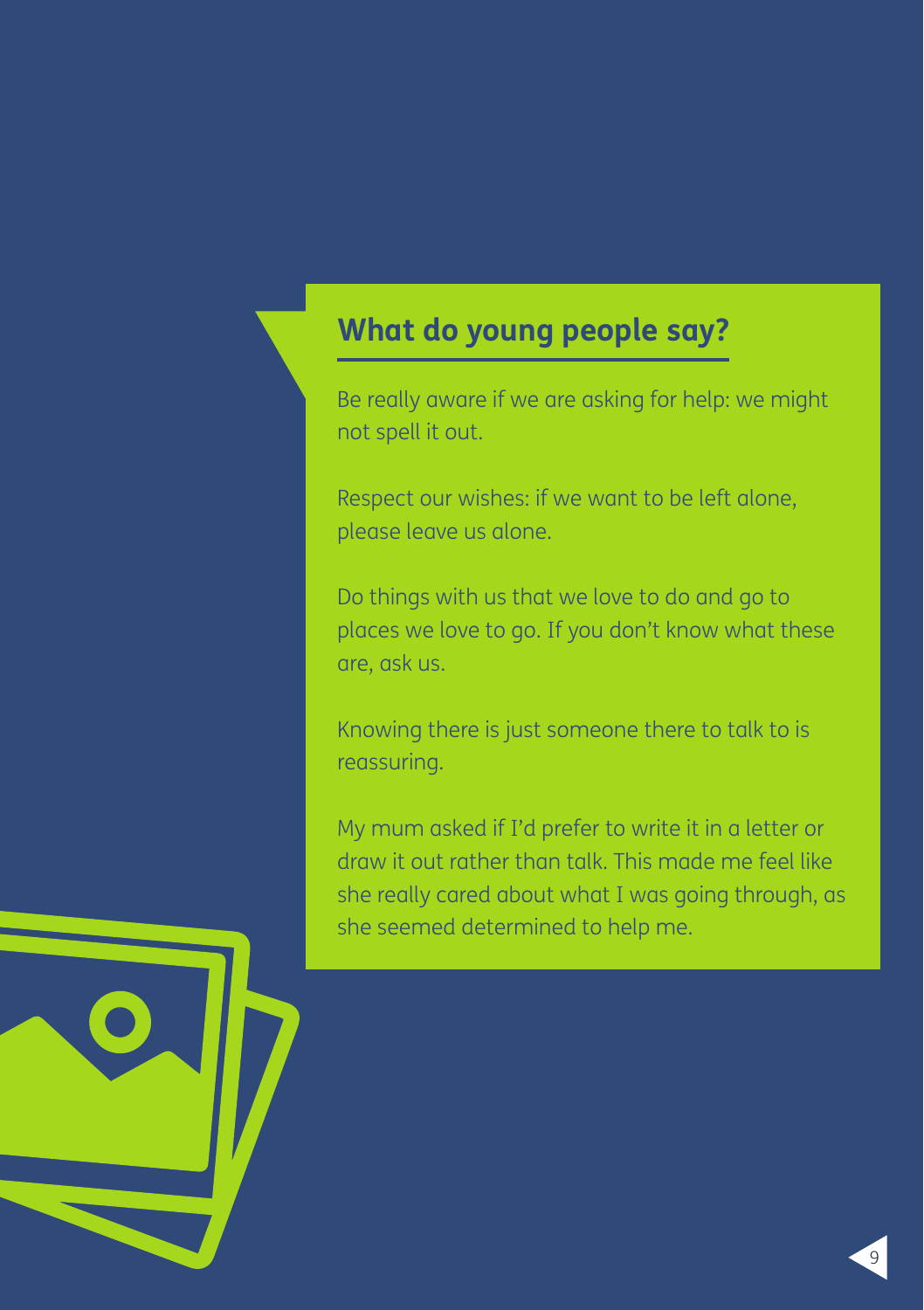# **What to say,** *...and what not to say!*

**Communication with your child is vital, which makes the way you word things crucial so they don't feel threatened, judged, or isolated from you.**

Here are some phrases that parents and carers have told us were helpful in getting their children to open up to them, and some of our own ideas too.

- **> What would be helpful for you?**
- **> If you don't want to talk to me, let's find somebody you feel happy to chat to.**
- **> How can I support you?**
- **> What do you need me to understand?**
- **> What can I do to help you?**
- **> I'm here to listen, when you feel ready to talk.**
- **> I understand you're feeling [use their words here.] It must be tough for you.**
	- **> I love you, no matter what.**

10

Child... **I'm feeling a little depressed lately...**

> **silly, you have everything in**

Parent... **How come you don't tell me anything?!**

**And if you don't know what to say or do, just acknowledge that out loud. Your child is likely to appreciate your honesty, and the fact that you're a human being, accepting your limits.**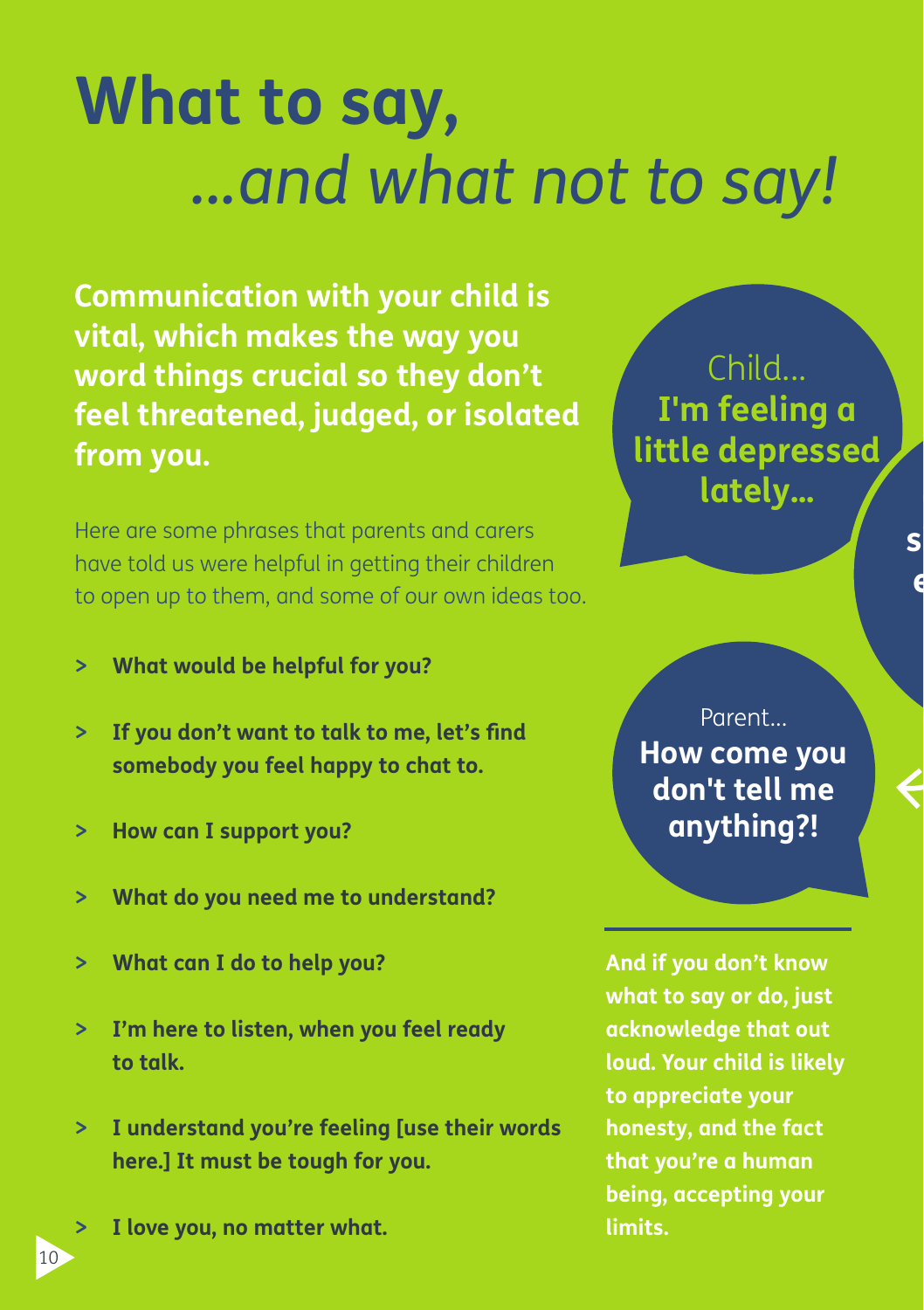Parent... **Oh, don't be silly, you have everything in the world going for you!**

One week later

# **What do young people say?**

Whatever you do, please don't ever say "calm down", "chill out" or "cheer up."

Please don't tell us that we're "going through a phase". This isn't a phase; we need your help and support.

Try not to patronise us as we generally don't respond well to that and it could stop us from telling you how we feel in the future.

Try not to shout, or question us constantly.

Understand that mental health difficulties often go hand in hand with fatigue, and so we may not want to do the activities that we once enjoyed, or see people very often.

Be patient with us. It's daunting telling people how you really feel.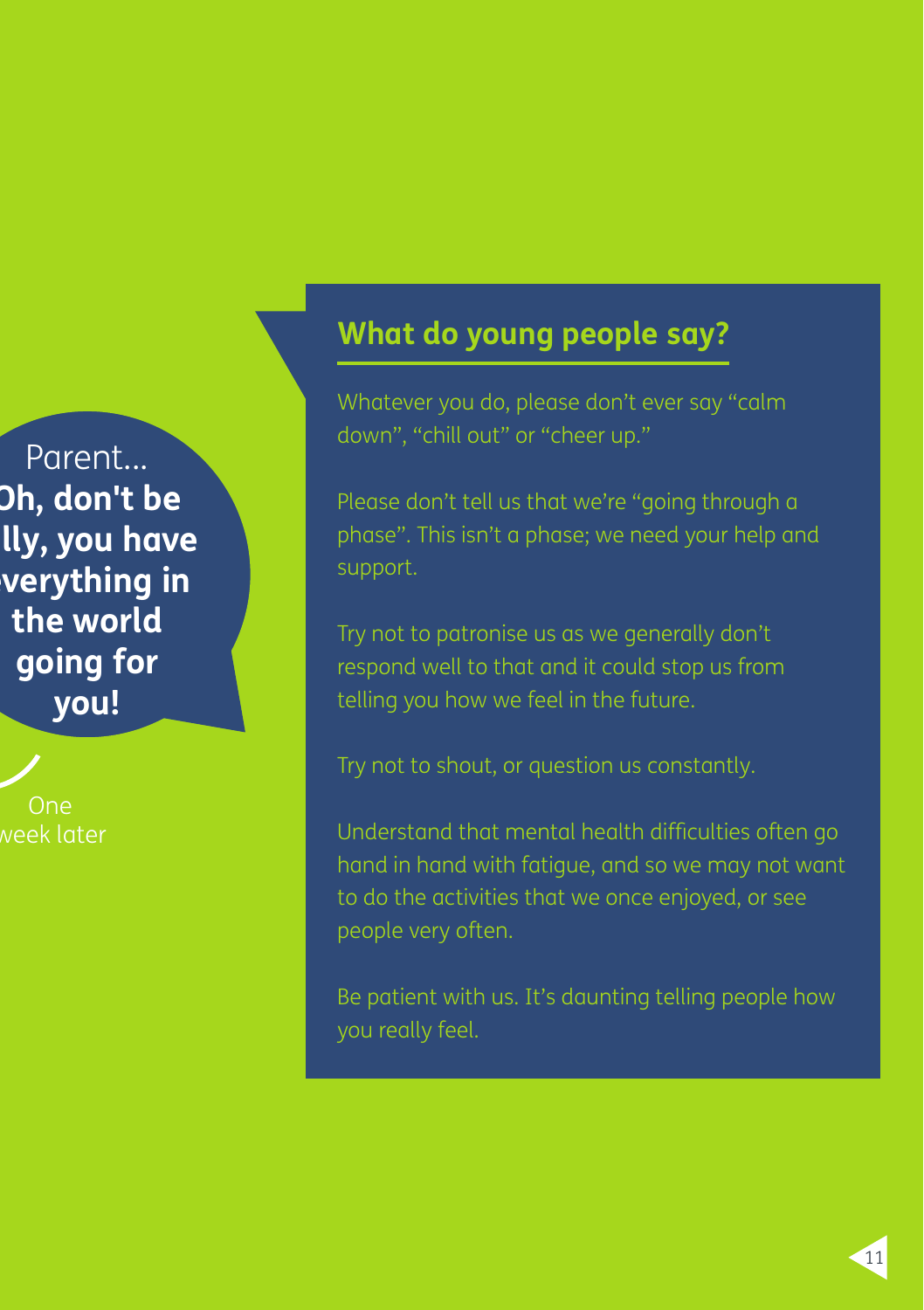# *Support for your child*

**We've included some pages for young people in this guide. These have lots of places your child can find support including online options, but here are some things you should know, as parents and carers, about what is out there for them.**

Your child can access support / treatment around their mental health and wellbeing by speaking to their local GP.

If you are not sure where your local surgery is, you can find out by accessing the following website **www.nhs.uk** (UK) **www.hse.ie** (ROI)

Your child's GP should be able to help. Before their appointment, suggest they visit **www.docready.org** and watch the short film at *insert link* so they are prepared and know their rights.

Their GP may suggest a variety of treatment options. These could include services like CAMHS (Child Adolescent Mental Health Service), counselling / therapeutic support or medication.

It's important to discuss options with your child and support them to reach a decision about accessing the support they are happy with.

You can also find out more information on **www.findgetgive. com**, a website that has lots of different resources around mental health and wellbeing. Find Get Give has a page for parents and carers where you can access helpful resources and a blog page where you can read about other people's experiences. This website also has useful resources for young people and a page for parents and carers.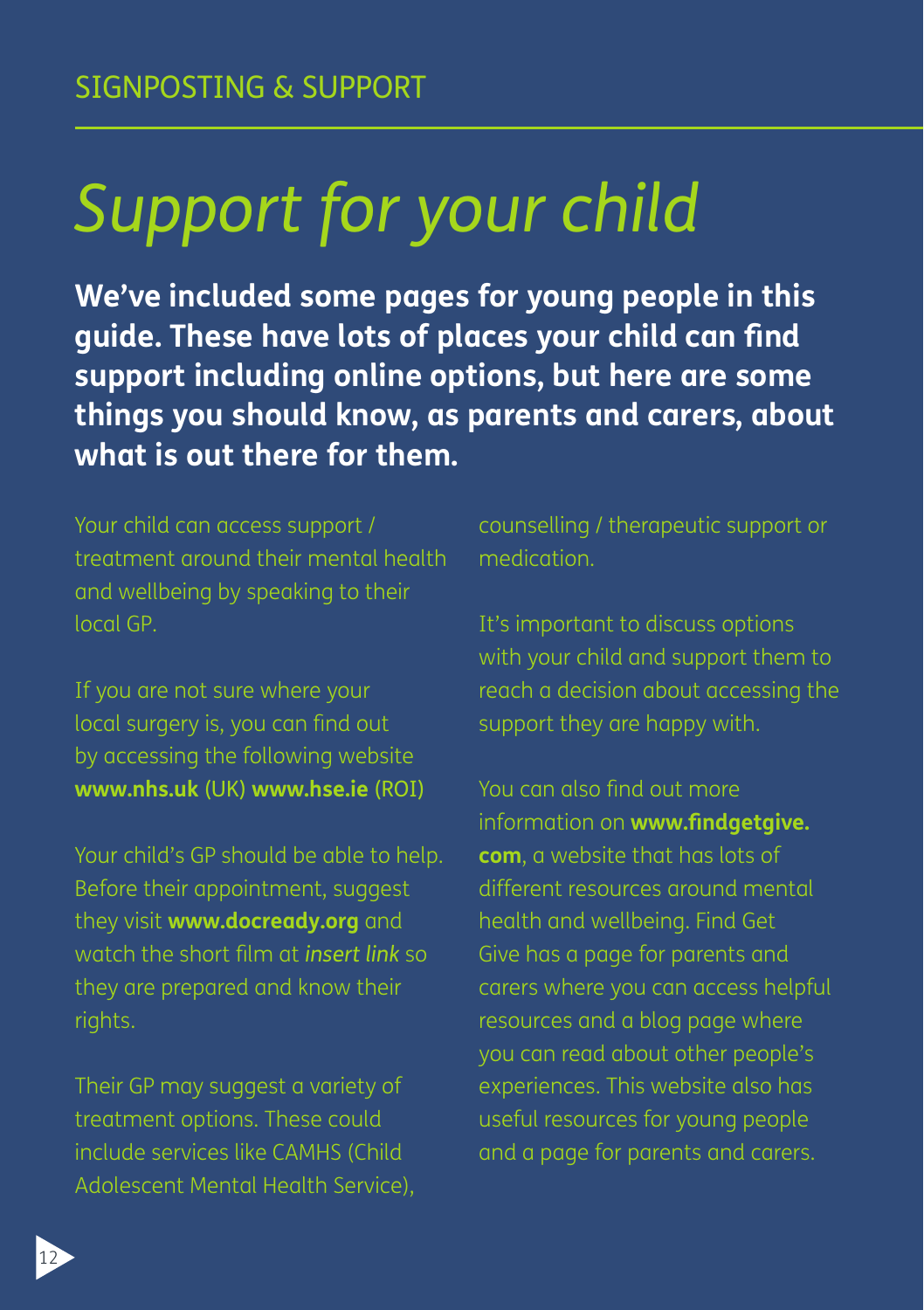# **What do young people say?**

My parents offered to look into therapy with me. This helped me feel less alone and made me feel that they actively wanted to be a part of my healing process.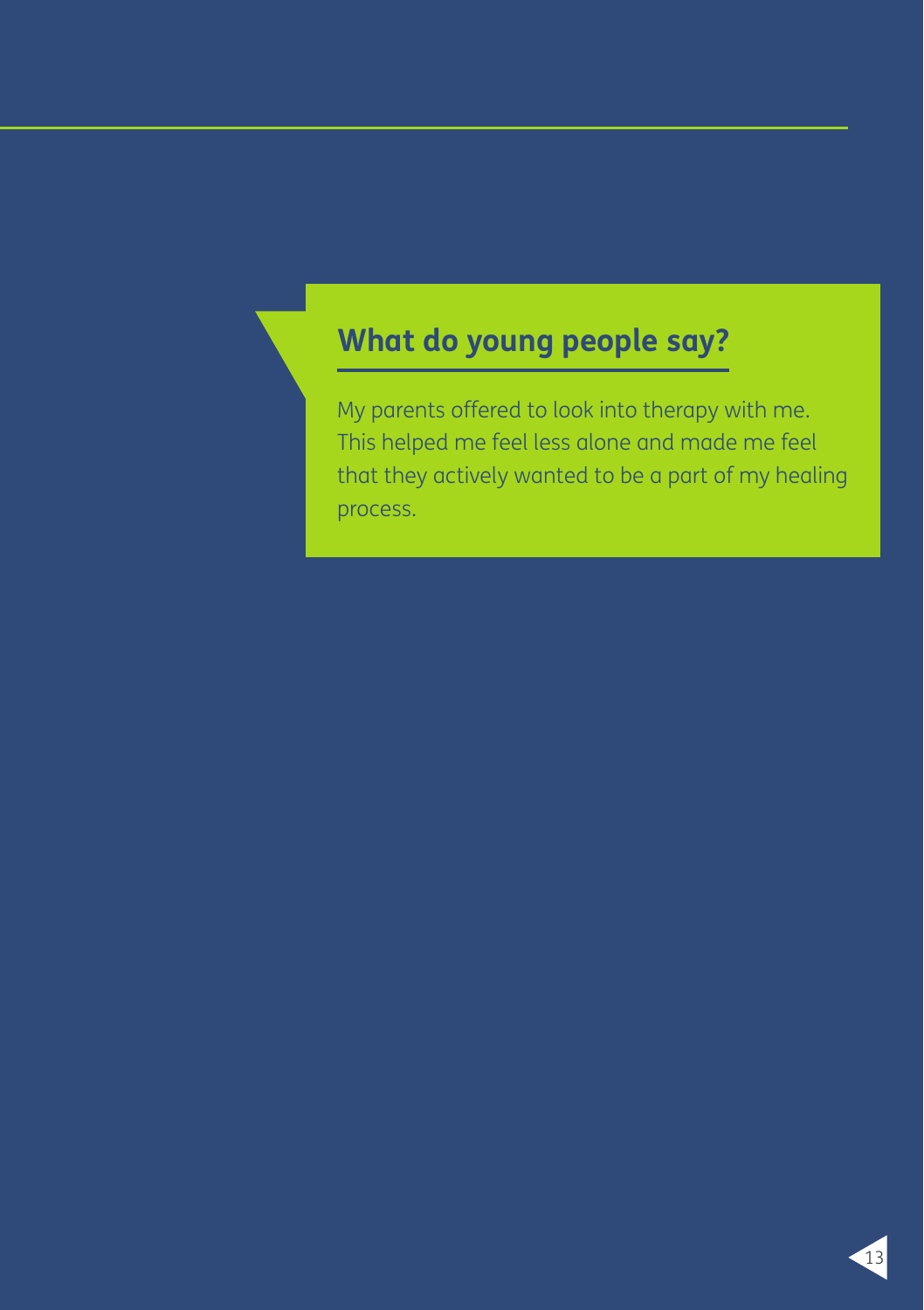**How to get your parents or carers to communicate better with you...**

**These pages are from a mini-booklet written by YMCA volunteers aged 16-25 living in Brighton and Hove.**

**A FEW KEY TIPS:**

We are trying to help parents and carers to support their children and young people more, but conversations work much better if they are two-way. We've given parents and carers loads of tips to improve their communication in the rest of the guide, but these are some ideas for you. We hope they help.

 $\frac{1}{2}$  else give these  $\rho_{\mathcal{B}}$  else  $\frac{1}{2}$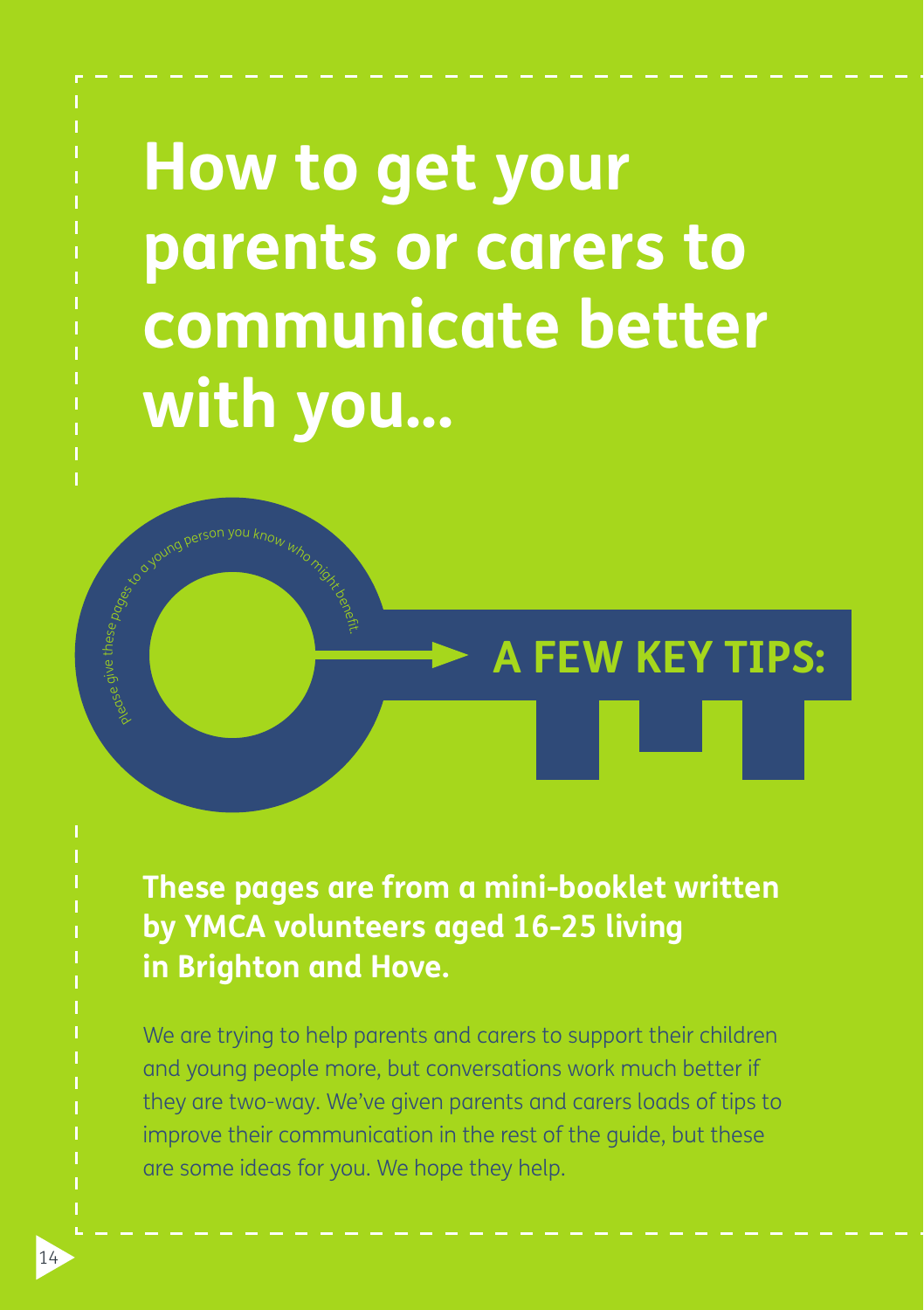- **>** If you want to be heard, it sounds strange but try to speak softly. Most people find it harder to hear - or listen - if you shout.
- **>** If you find it hard talking about how you're feeling, it could help to learn some new words insert link or build a checklist at **www.findgetgive.com/vocab**
- **>** Think about the phrases you use: we've included some suggestions on the next page.
- **>** If talking feels too awkward right now, maybe write a letter to your parent or carer instead, or to someone who you feel could support you.

# **Here are some things we've found get a better response from our parents and carers, and seem to help them to understand us a bit better:**

| Instead of             | Try saying                                                                    |
|------------------------|-------------------------------------------------------------------------------|
| I can't be bothered    | I don't have the energy                                                       |
| You don't understand   | It feels like you're not understanding<br>me right now                        |
| Leave me alone         | I need some space                                                             |
| You never listen to me | Please listen to me / I need you to<br>listen to me / This is important to me |
| Saying nothing         | I don't want to talk right now                                                |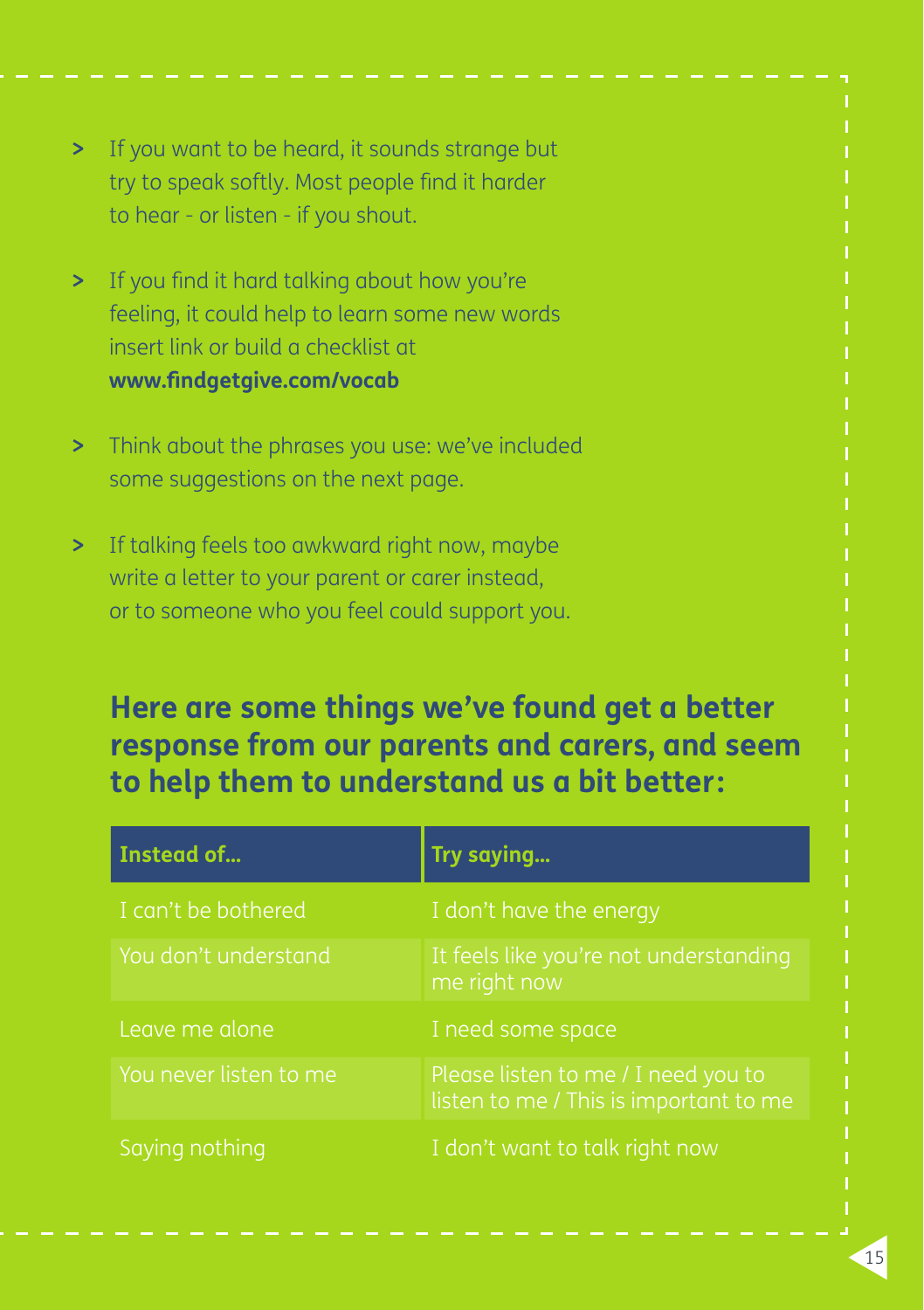# **Starting 'that' conversation...**

If you can regularly tick one or more of these boxes, we really suggest you talk to someone:

- **> A parent, carer or other relative,**
- **> A friend, teacher, youth worker, doctor** *...really it can be anyone at all!*

Starting is often the hardest bit. You could try saying "I'm finding (…) really hard right now." or "Can we have a chat about (...)" or "If you've got a moment I could really do with a chat."

And check out **www.docready.org**, it was designed by young people to help prepare you to talk to your doctor, but it could be useful to start any conversation about how you're feeling.



### **Need some information or support?**

- **> www.findgetgive.com** is a new mental health website that has lots of different resources around mental health and wellbeing for young people and parents and carers
- **> www.time-to-change.org.uk/youngpeople** is a great no-nonsense website where you'll find loads of support *(they're also at www.facebook.com/timetochange)*
- **> www.youngminds.org.uk** is a charity championing the wellbeing and mental health of young people and you'll find lots of information, advice and true stories.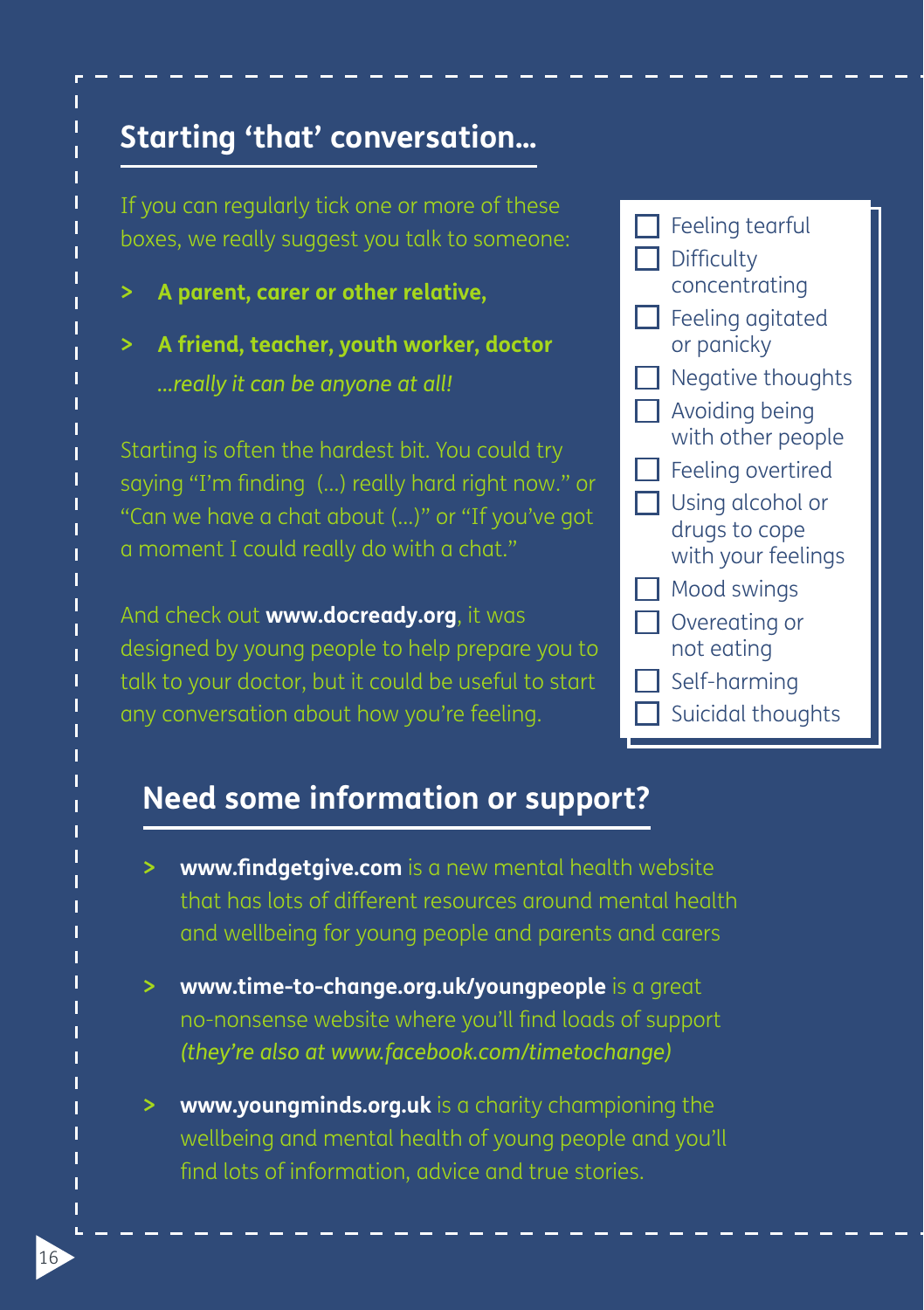| For more information and support, please visit<br>the following websites |                                            |
|--------------------------------------------------------------------------|--------------------------------------------|
| $\geq$                                                                   | Sexual Health                              |
|                                                                          | www.brook.org.uk                           |
| $\geq$                                                                   | Sexuality & gender                         |
|                                                                          | www.tht.org.uk/sexual-health/young-people  |
| ≻                                                                        | Drugs and alcohol                          |
|                                                                          | www.talktofrank.com                        |
| $\geq$                                                                   | Caring for someone else                    |
|                                                                          | www.carers.org/about-us/about-young-carers |
| $\geq$                                                                   | Sexual assault                             |
|                                                                          | www.nhs.uk/Livewell/Sexualhealth/Pages     |
| $\geq$                                                                   | Domestic violence                          |
|                                                                          | www.thehideout.org.uk                      |
| ⋗                                                                        | <b>Bullying</b>                            |
|                                                                          | www.bullying.co.uk                         |
| $\geq$                                                                   | Finding a GP                               |
|                                                                          | www.nhs.uk / www.hse.ie                    |



# **You can also talk to your doctor about your mental health, not just about physical health.**

They might want to refer you to talk to someone from CAMHS (Child and Adolescent Mental Health Services) or you can ask them to refer you. You have a choice about your treatment, so ask questions.

Before your appointment, watch the film at **www.findgetgive.com/howcani** for your rights, and **www.docready.org** to help you prepare what to say.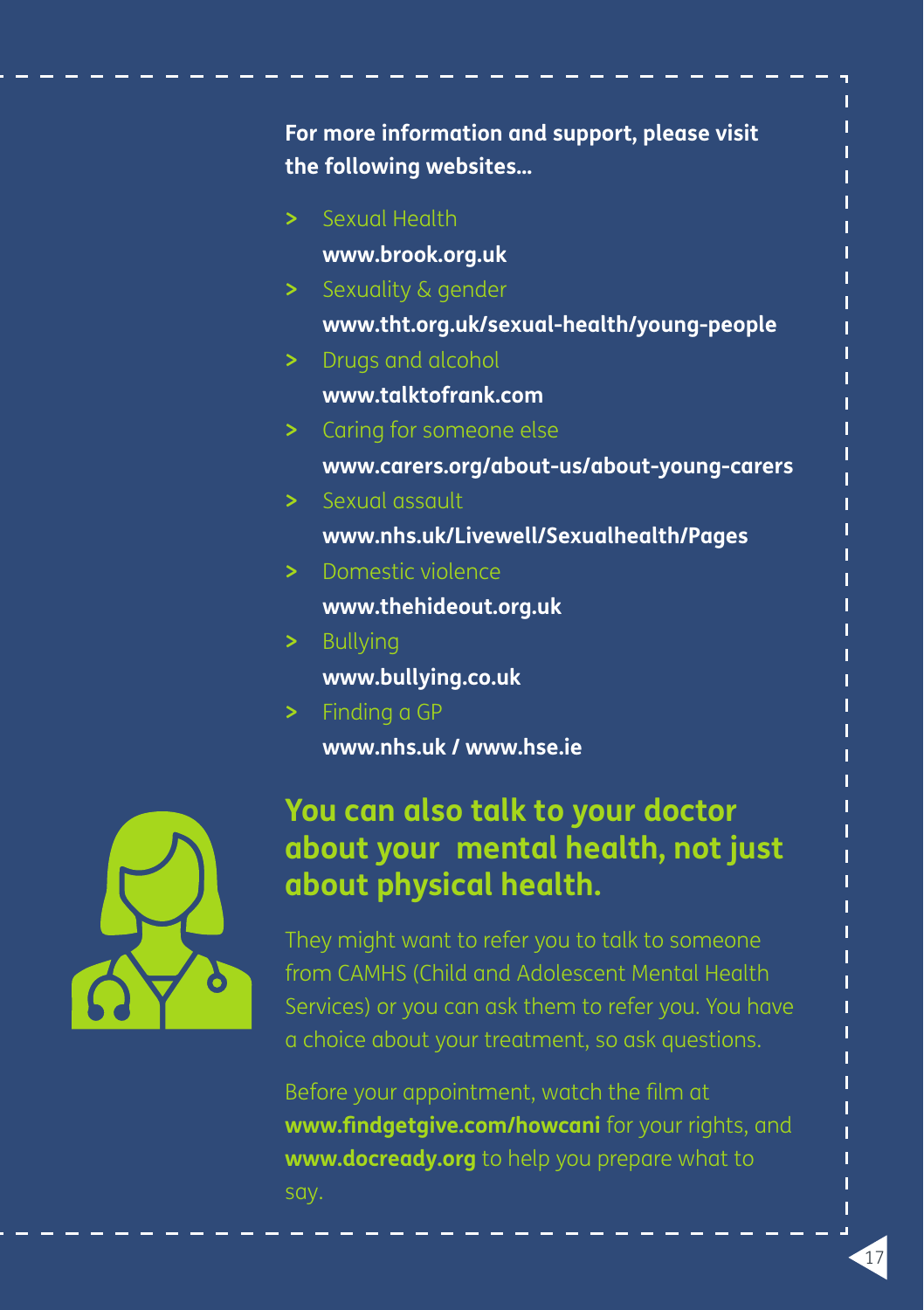# *Support for families*

There is a lot of support out there, but it can be difficult to know where to start. On these pages we list information that may be helpful and web pages that can help you find family support.

Help available can range from training to counselling to group support and much more. If you are having difficulty finding support in your area, try speaking to your GP, local council or local YMCA for some guidance.

some of the most complex and difficult issues facing families today – including financial hardship, mental health problems, social isolation, learning disabilities, domestic abuse, or substance misuse

#### **www.family-action.org.uk**

Family Lives is a charity that supports parents to of family life. This includes direct support, online forums and helplines. **www.familylives.org.uk**

### **Parents tip**

It can be a good idea to clear your internet history!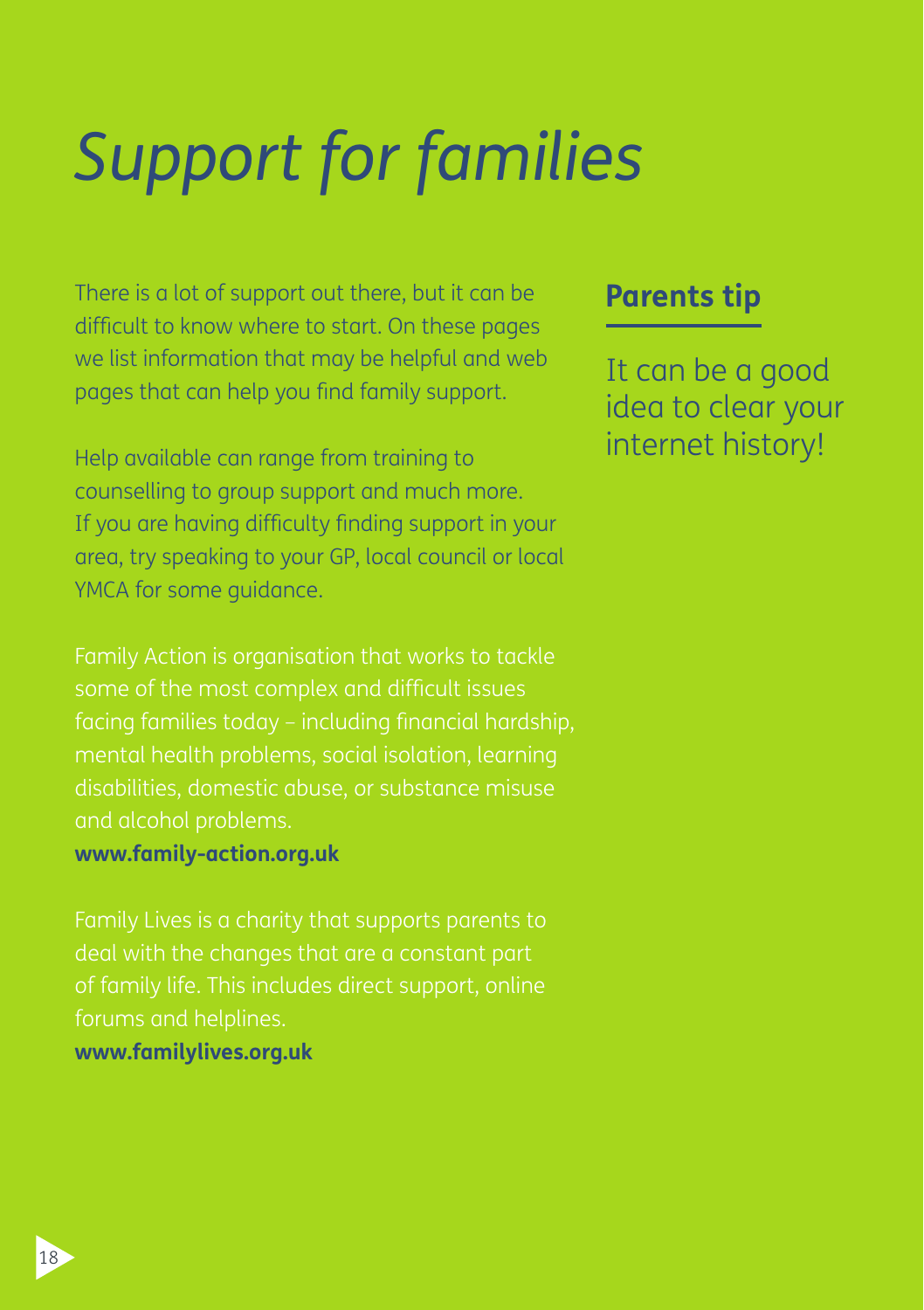Homestart is a charity organisation that offers support and friendship for families. Home-Start volunteers help families with young children deal with the challenges they face. They support parents as they learn to cope, improve their confidence and build better lives for their children. **www.home-start.org.uk**

YoungMinds has an excellent Parents Support Guide and provides a helpline 0808 802 5544 (Mon-Fri 9.30am-4pm) which parents and carers told us is very supportive. **www.youngminds.org.uk**

Time To Change is a UK programme to challenge mental health stigma and discrimination, and does loads of good with young people. **www.time-to-change.org.uk**

Peaceful Parent includes a thoughtful, understanding newsletter you can sign up for **www.peacefulparent.com**

Ted Talks are great for inspiration. **www.ted.com**

# **Recommended reading**

- **>** Mental Health and the Resilient Therapy Toolkit (free to download!) by young people for parents: visit **www.boingboing.org.uk**, 'Getting hold of our stuff' and scroll down to find it
- **>** The Artist's Way For Parents: Raising Creative Children by Julia Cameron and Emma Lively
- **>** Get Out of My Life But First Take Me and Alex Into Town by Tony Wolf and Suzanne Franks
- **>** Parenting Without Punishment by Emily Slinguff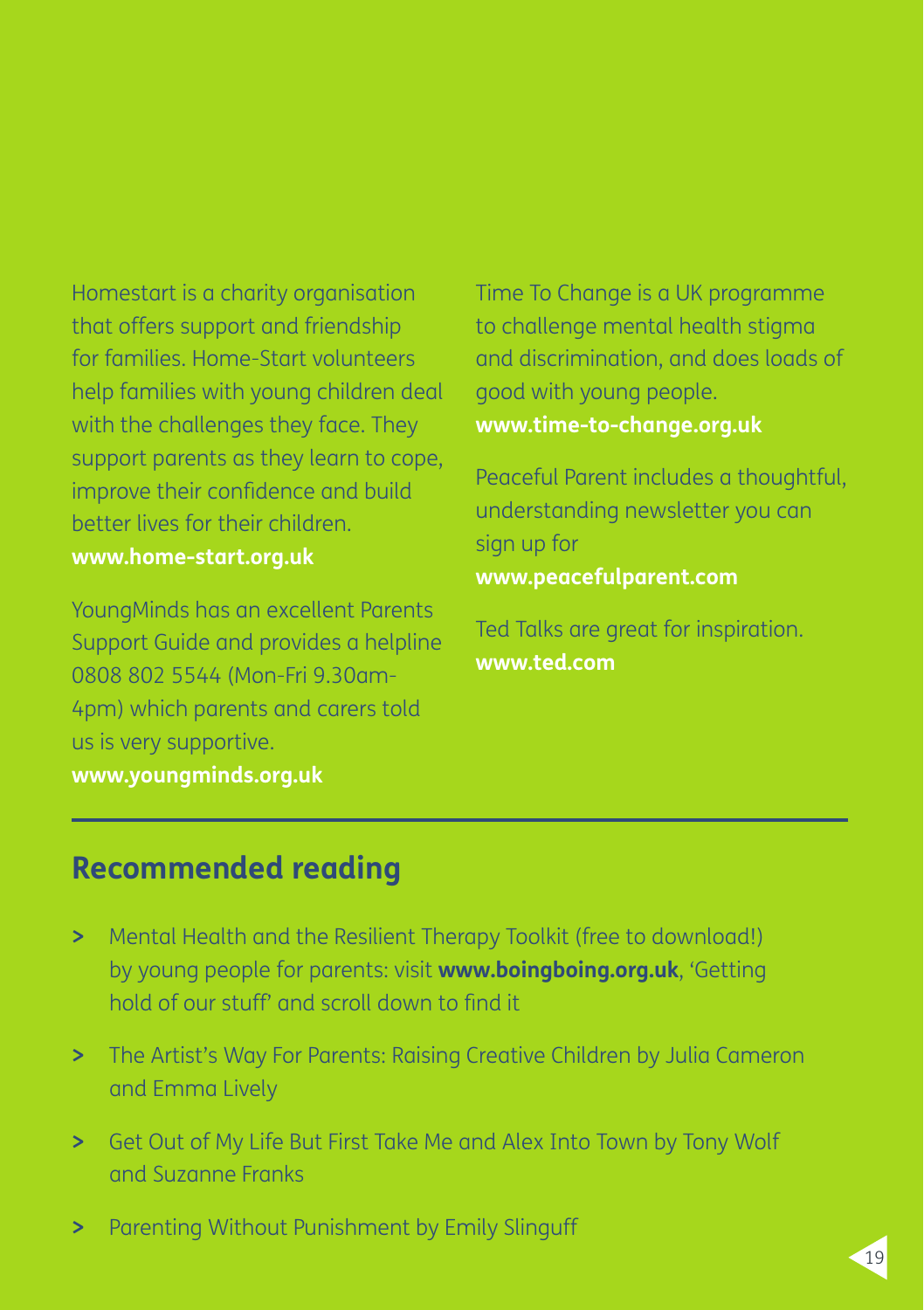# *One mother's voice...* **What have I learnt from my teenage son?**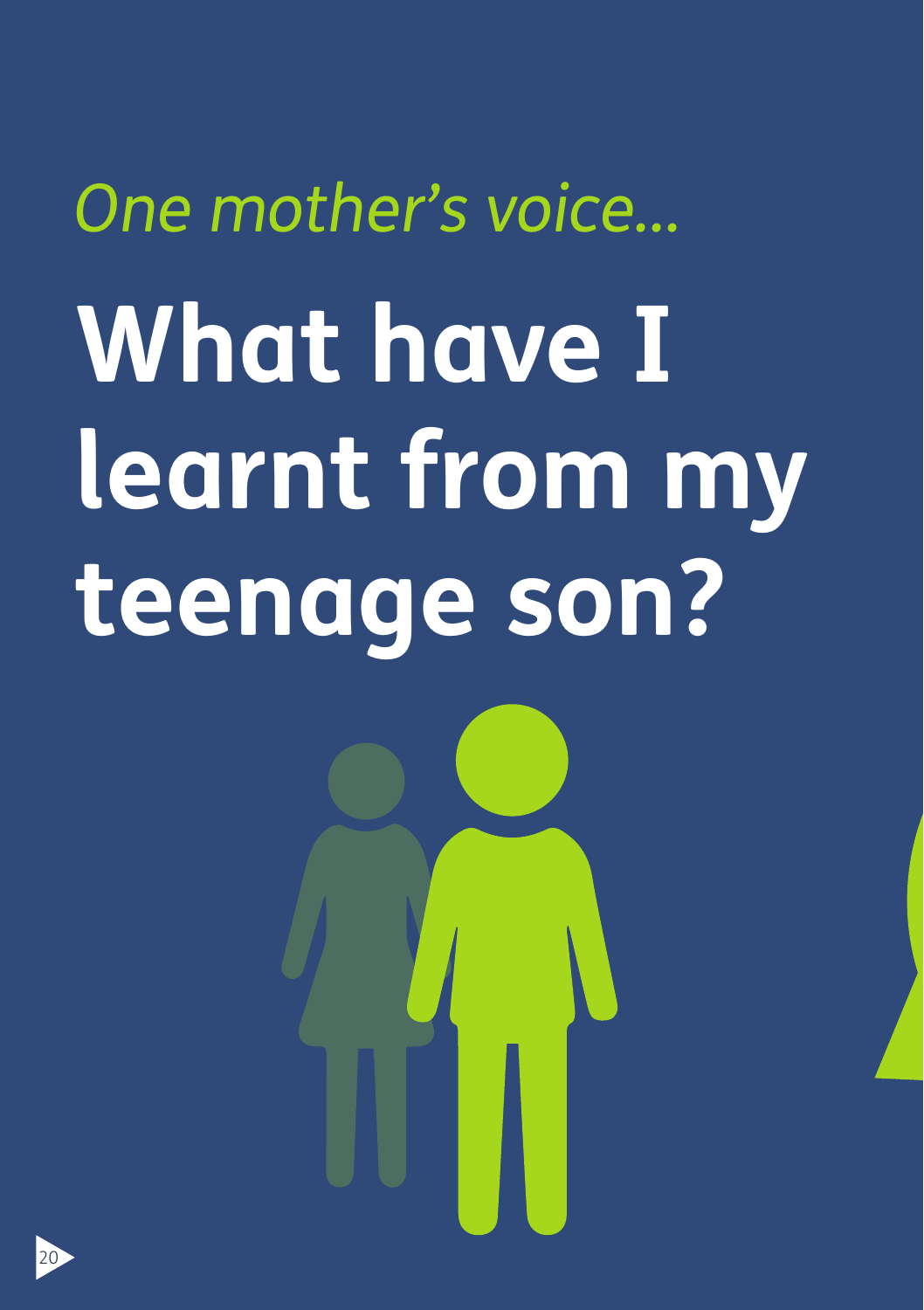"The main thing he has taught me is that as parents today, we simply cannot apply the parenting we experienced. Kids today are more informed, more savvy, they have a voice. Our job is to listen to that voice. If we don't, their voices either get louder, or disappear.

Just think...

**"What can I learn here? What is my child trying to communicate to me?"**

No matter how strong their anger or words, they are trying to communicate difficult feelings. Our job is to decipher them. And validate them. Then help them and guide them to a more peaceful inner self.

Acceptance is key: acceptance of our child exactly as they are, and of our own limits.

The lessons from my 15 year old son in the last eight months have been terrifying, bewildering and a true awakening. I thank him for that."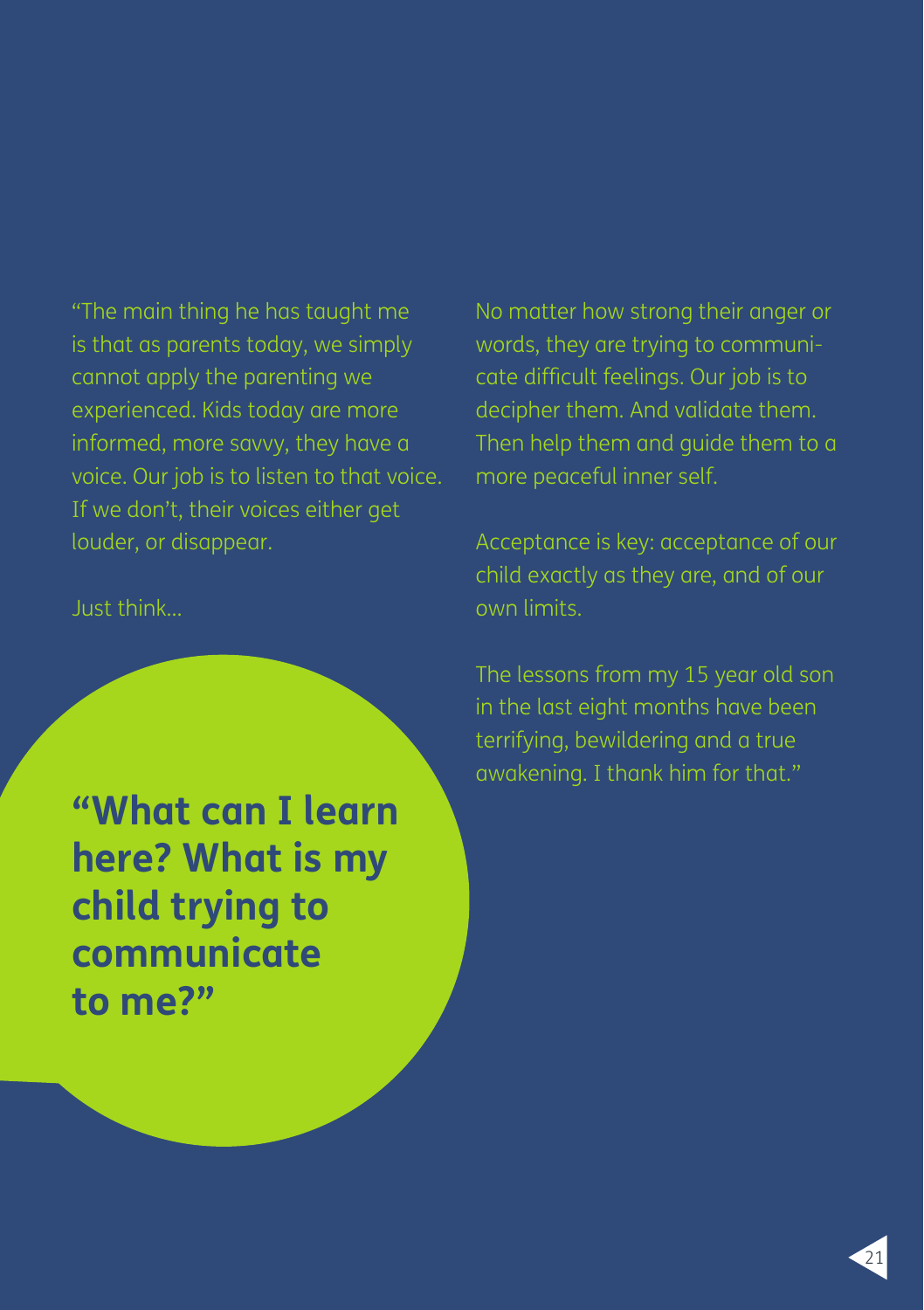# **Eating Disorders**

It can be hard to notice an eating disorder as symptoms are often quite subtle but if you have noticed a change in your child's eating or exercise habits or are even slightly concerned, you can use these services for advice:

#### **> BEAT**

www.b-eat.co.uk Helpline: 0808 8010677, Youthline: 0808 8010711 Email: help@b-eat.co.uk or fyp@b-eat.co.uk

### **> Anorexia, Bulimia Care (ABC)**

www.anorexiabulimiacare.org.uk Email:

### **> Men Get Eating Disorders Too** www.mengetedstoo.co.uk Email: sam@mengetedstoo.co.uk

## **Self-Harm**

It can be really difficult for someone to open up and talk about if they are self-harming. The best thing is not to panic. You could try to find out why they self-harm (it's important to focus on the reasons and not the injuries) and listen to them. Be prepared that the young person may not understand why they self-harm, and may not be able to answer this question. Here are some reliable sites where you'll find support and advice:

- **> National Self-Harm Network** www.nshn.co.uk
- **> LifeSIGNS** www.lifesigns.org.uk
- **> selfharmUK** www.selfharm.co.uk
- **> YMCA's Right Here self-harm** support guide www.findgetgive.com/selfharm
- **> Royal College of Psychiatrists** www.rcpsych.ac.uk/healthadvice/ parentsandyouthinfo/ parentscarers/self-harm.aspx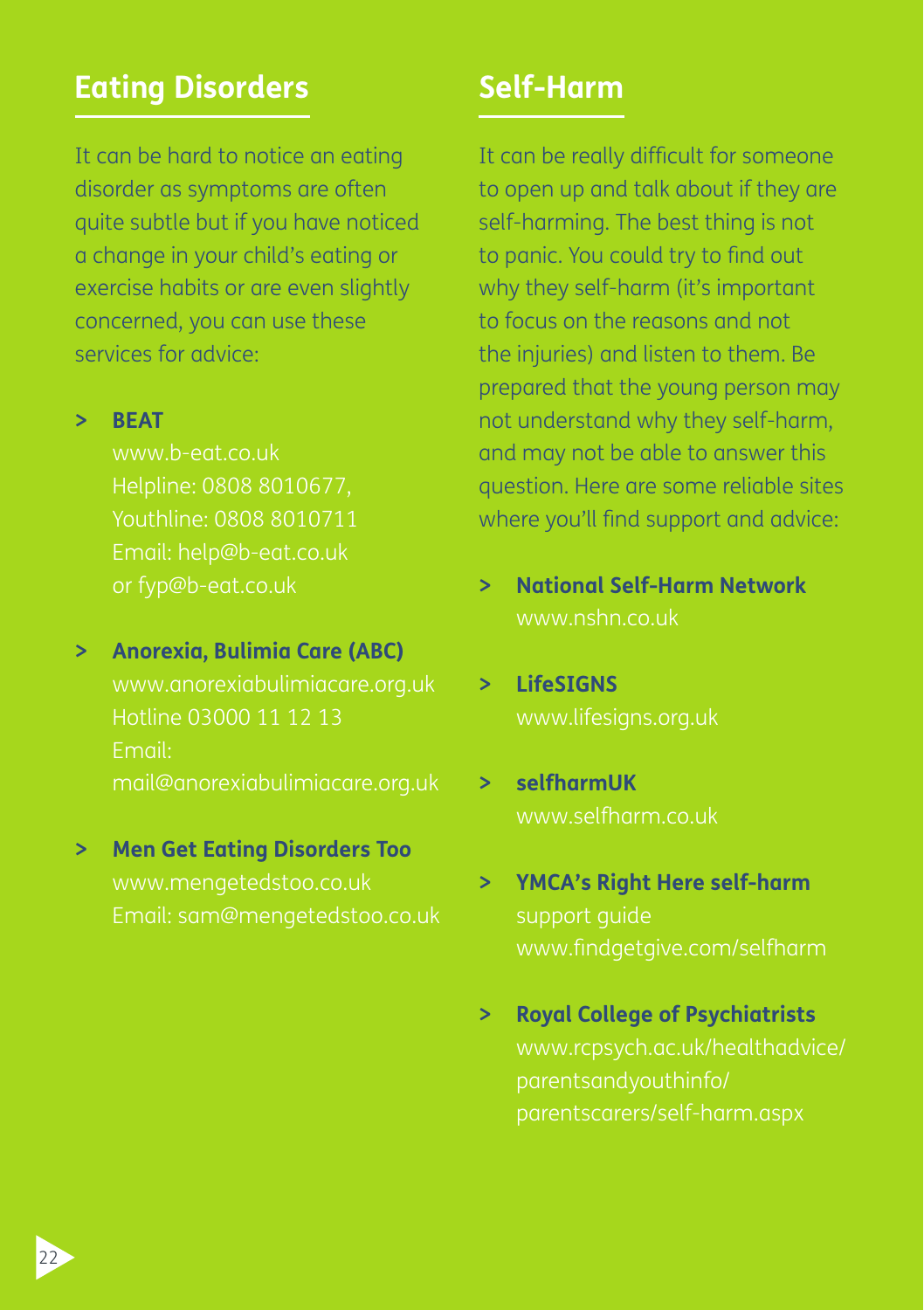### **Drugs and Alcohol**

It's not uncommon for teenagers to experiment with substances, but if you feel like your child is losing control, here are some numbers and websites to give both of you some support:

#### **> FRANK**

www.talktofrank.com Helpline: 0300 123 6600 Email: frank@talktofrank.com

#### **> The Cool Spot**

www.thecoolspot.gov

#### **> Re-Solv**

www.re-solv.org

# **Sexual Health**

Young people can feel embarrassed or shy talking about sex, but if you are comfortable, they are more likely to also feel that way and to come to you with their questions. Giving reassurance and honest answers, and signposting to places they can get support with their sexual health can help.

**> Brook** www.brook.org.uk

**> Family Planning Association** www.fpa.org.uk

**For urgent medical attention go with your child to A&E or call 999 / 112 for an ambulance. And keep listening to how they're feeling, without question or judgement.**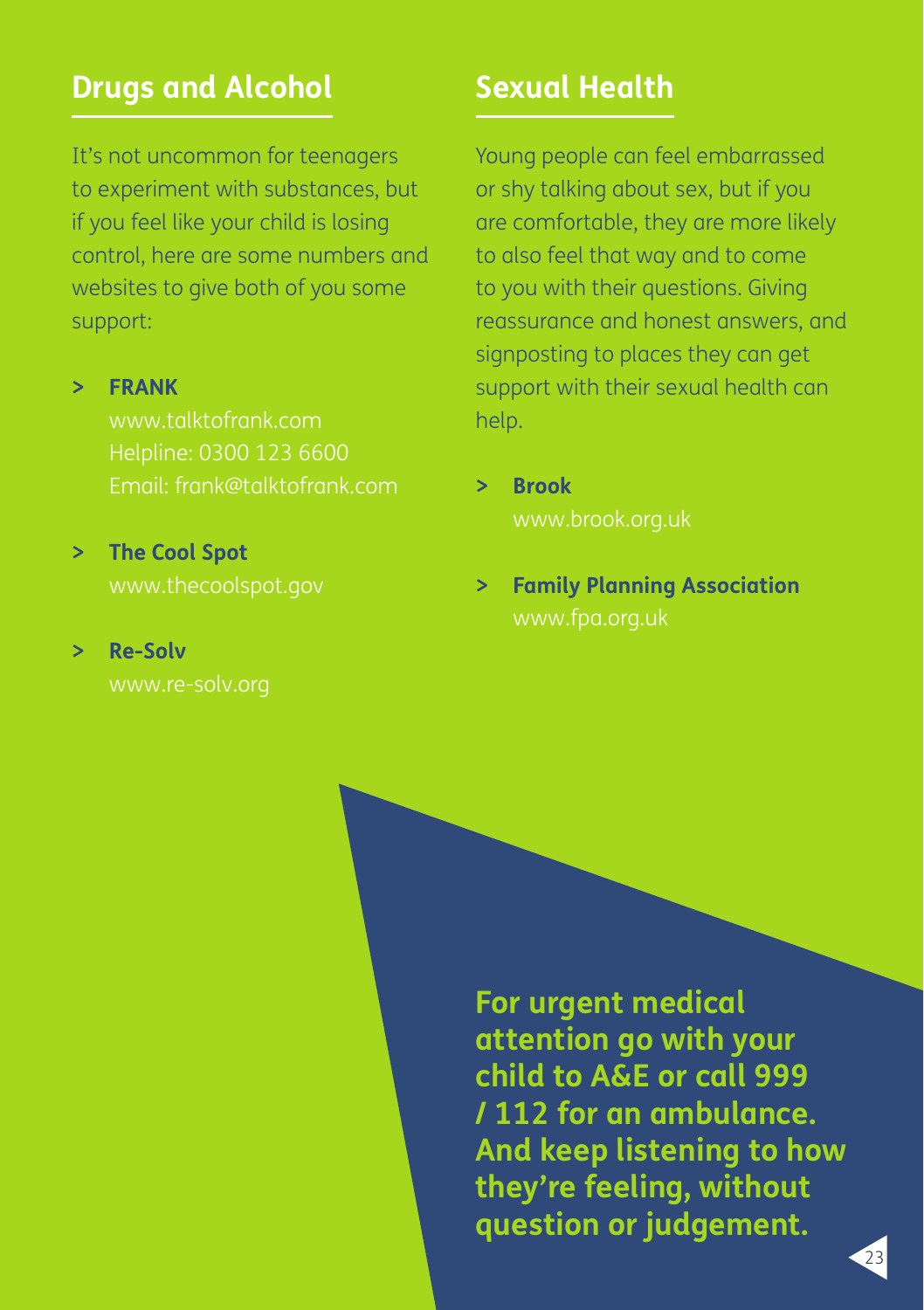# **Suicidal Thoughts**

At times, your child might experience dark or suicidal thoughts, which could be very scary for them especially if they have no one to talk to about them. As a parent or carer, you might not notice any signs that they're feeling this way - even if you do, it could be difficult to talk about, and they may not even want to talk to you about it.

If you do suspect your child is having suicidal thoughts, reading this may help you understand what they might be experiencing: www.metanoia.org/ suicide.

It's more important than ever to listen without judging or advising, and to gently reassure them you are there and that you love them. Acknowledge their feelings and signpost them to support as soon as possible.

#### **> Samaritans**

www.samaritans.org Helpline: 116 123 Email: jo@samaritans.org

#### **> Papyrus**

www.papyrus-uk.org Helpline: 0800 068 4141 Email: pat@papysrus-uk.org

#### **> CALM**

(Campaign Against Living Miserably) www.thecalmzone.net Helpline: 0800 58 58 58

### **> Grassroots Suicide Prevention** www.prevent-suicide.org.uk/ find help

Your family GP can help, and your child can take a friend (or you) with them if they want to. Encourage them to go urgently, and to use www.docready.org before they go.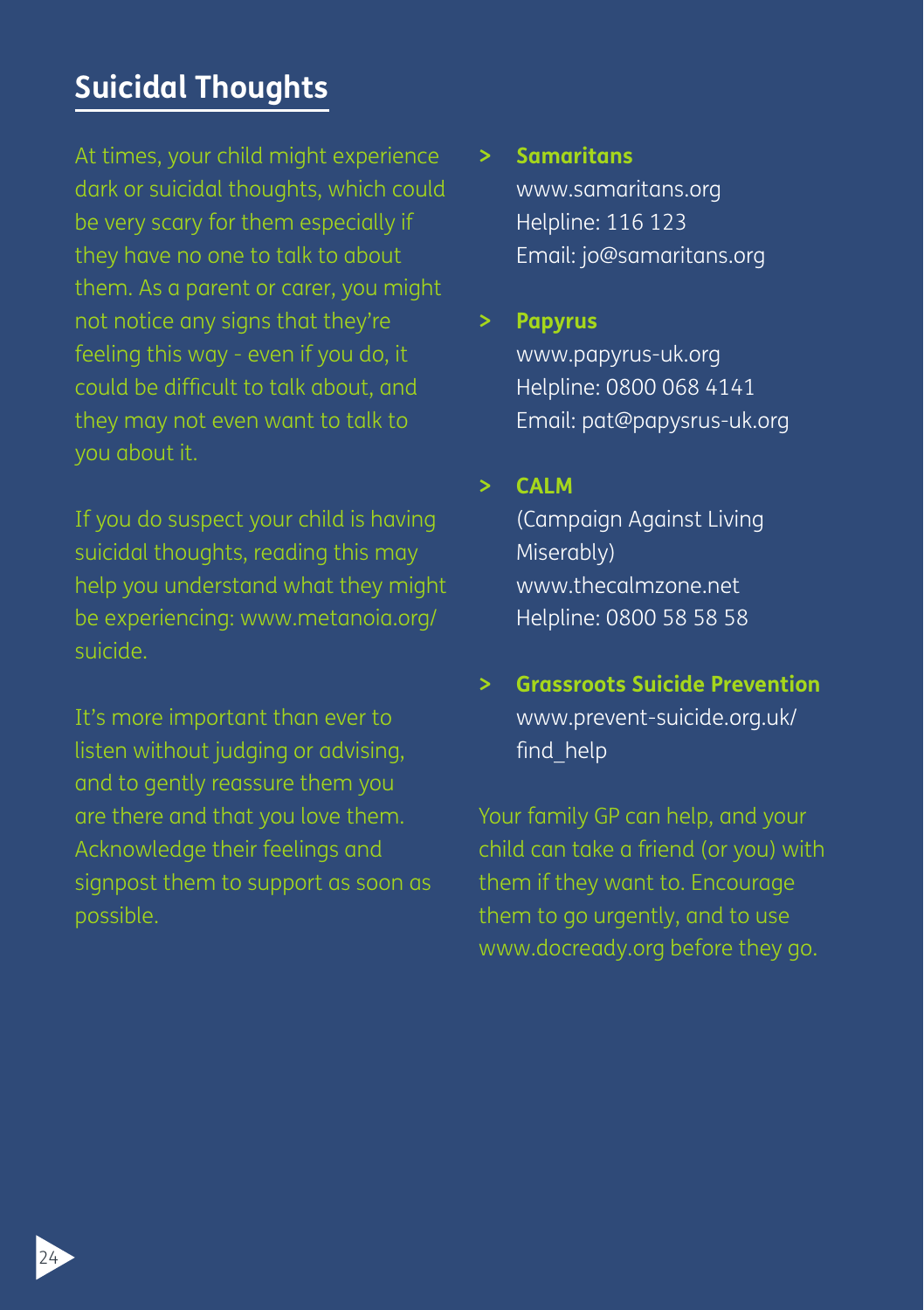You don't need us to tell you how important it is for you to take (or make) time to look after yourself: keeping yourself emotionally strong means you'll be in a better place to support children or young people in your care.

There are some formal ways (like training courses) but the parents and carers we spoke to came up with some other ideas:

> **It's good to talk!**

# **Talking**

Talking as openly and as often as possible to other parents, carers and friends who really understand or are in similar situations (face-to-face or on online forums - see pages x-y for ideas). This will help reduce isolation and the potential co-dependency between you and your child.

It can be hard to talk to old friends who don't understand - you may feel you have to justify your child or feel judged as a parent or carer. We all need extra help sometimes - don't be afraid to ask.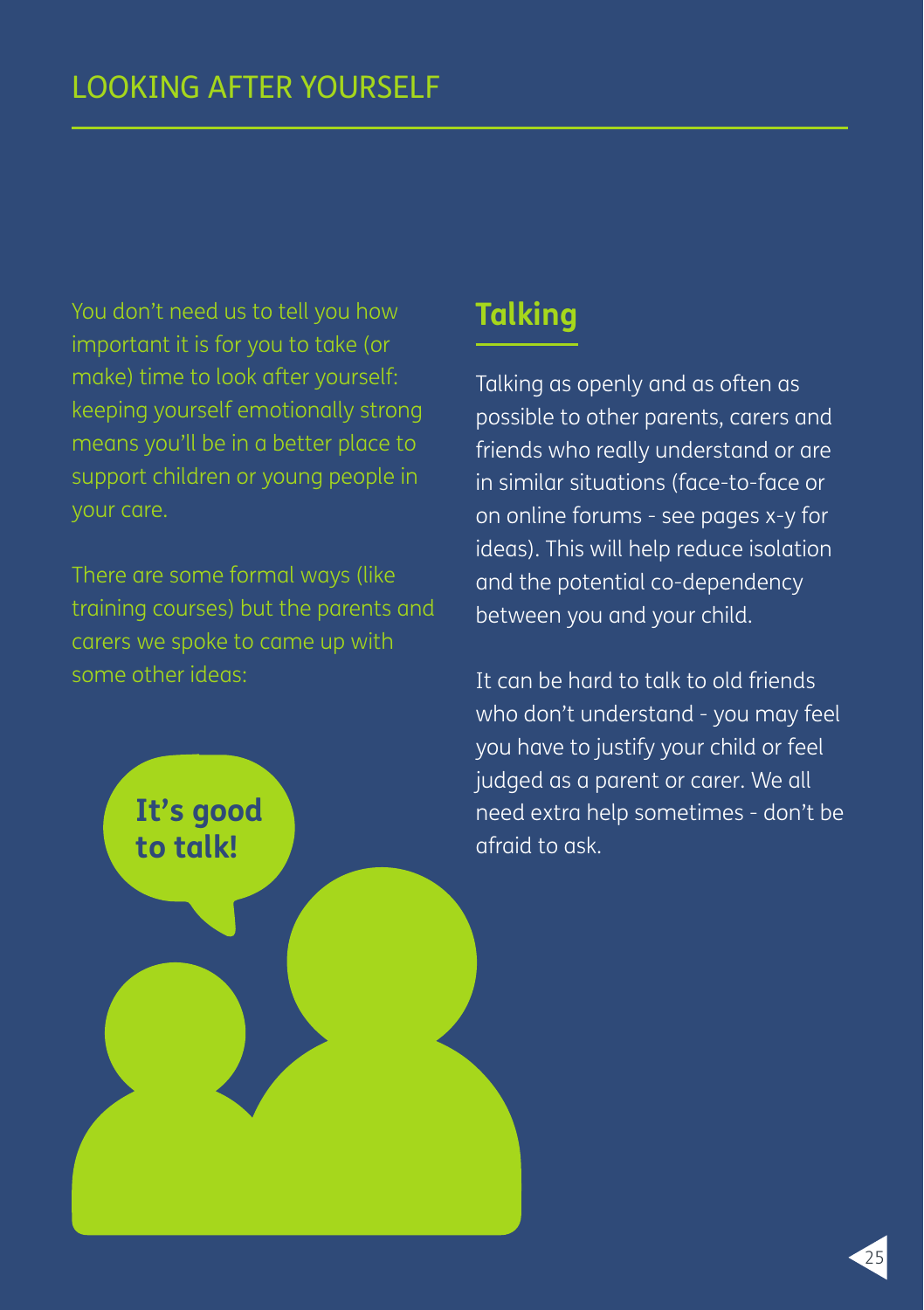# **Stay active**

- **>** Listen to music (great for releasing emotions and calming nerves)
- **>** Take classes or practice alone or with a friend: yoga, pilates, meditation or mindfulness... and singing!
- **>** Go jogging, walk the dog, and dance (out or in the kitchen!)

### **Back to basics**

- **>** Eat healthily easier said than done, but worth a bit of thought as food really does affect mood.
- **>** Carry on working, if you want to.
- **>** Focus on one positive thing each day, however small.
- **>** Have a long hot soak in a bubble bath.
- **>** Get enough sleep and allow yourself to have a lie-in.
- **>** Reduce your own stress by giving your child a choice about their daily life (within reason) for example: "How would you like me to wake you up in the morning?"

# **Let it go**

- **>** You're only human and your child needs a human response. Be yourself, and no one else.
- **>** You can't get it right all the time - everyone makes mistakes, so feel your way and know your limits.
- **>** It's ok to lose your temper, but if you do, just apologise: this lets your child know it's ok to make mistakes too.
- **>** Try not to judge yourself if things don't go the way you plan them.
- **>** Pick your battles sometimes the best thing is to walk away.
- **>** Don't blame your child…or your self.

Parents... **"What are you gonna do with your life?!"** Child...

**"I DON'T KNOW!!"**

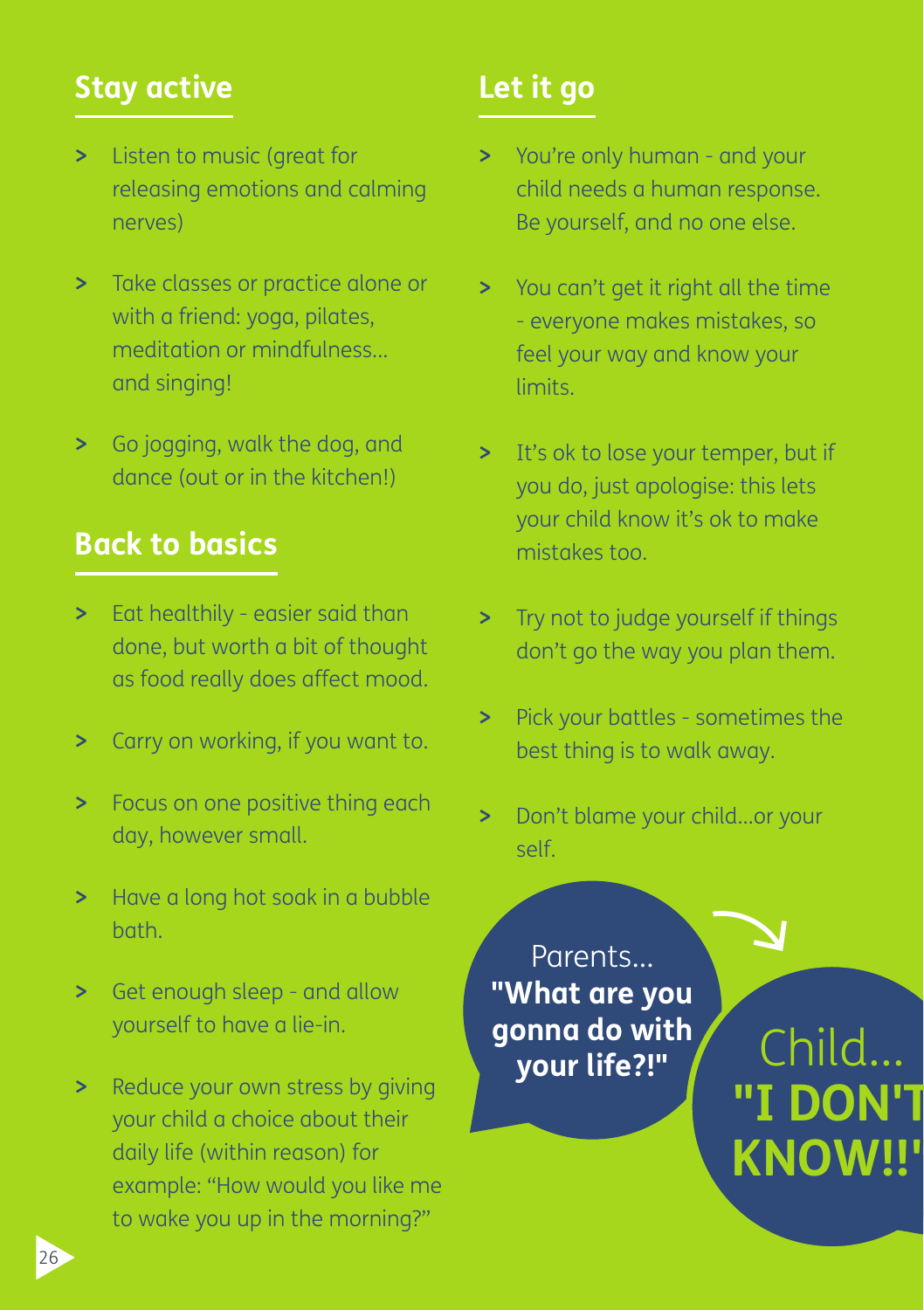### **Be prepared**

- **>** Even your family and closest friends may not understand. Excuse their ignorance, and avoid holding grudges. Accept that what some people consider as helpful ("Why don't you...?" "You should...") may sound judgemental to you. That's nobody's fault. Ask them to listen or hug you instead, and find someone who does understand there are lots of people who do.
- **>** Learning your child's triggers can prepare you for more difficult times - and help you anticipate when those might be.
- **>** You might come across the attitude (from professionals, friends or acquaintances) that your child's behaviour is your fault. If you're feeling like this, you are not alone. Your child's behaviour is not you responsibility.

**>** Your child may well become angry or aggressive. It may be hard but try not to take their insults personally.

- **>** Consider the idea of seeking counselling yourself, as your child's behaviour may trigger old traumas from your own past, and affect the way you cope with life and with your child.
- **>** Accept that it's likely that you may not be the best person to help your child, and your role could be more to signpost. Often parents and carers are so involved that their judgement can become clouded. You may need to find an alternative role model or someone else they can talk to.
- **>** Respect that everyone has their own timescale for processing and recovery and there will be ups and downs. Some things take time and you might need to find new levels of patience.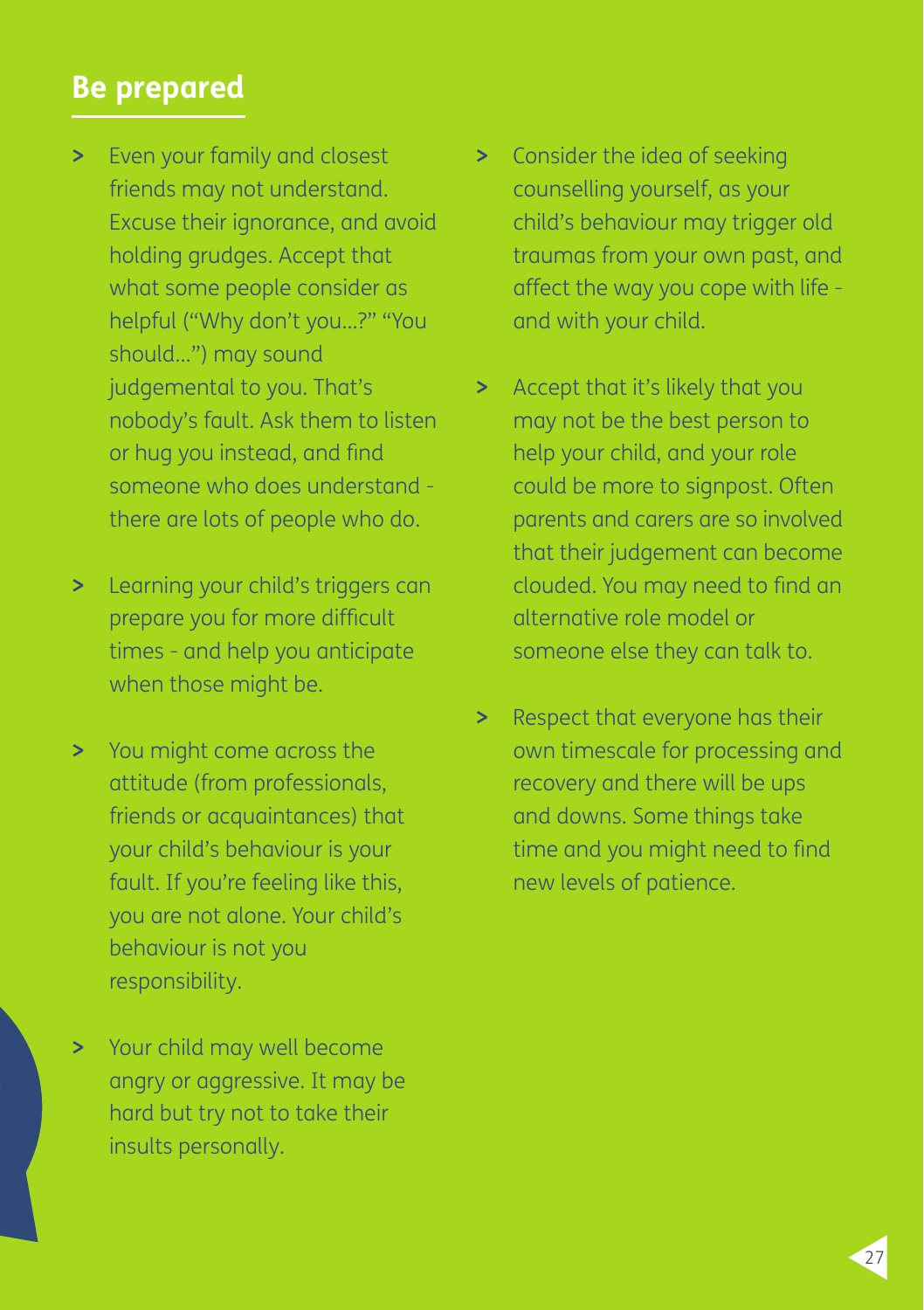# *Some useful terms*

**There's a lot of jargon around these days. Here we help to clear up the meaning of some words you might come across in this guide, or as you go on a journey with your child.**

**ADHD (ADD):** Attention Deficit Hyperactivity Disorder includes behavioural symptoms that include hyperactivity and impulsiveness.

**Anorexia:** an eating disorder characterised by immoderate food restriction and irrational fear of gaining weight, as well as a distorted body self-perception.

#### **Anxiety disorders:** range from

feelings of uneasiness to immobilising bouts of terror, including panic attacks. If a person cannot shake their worries, or if the feelings are affecting their everyday activities, talking to someone would be the first step.

**Bipolar disorder:** aka manic depression, often with extreme mood swings with recurrent episodes of depression and mania (being high or up).

**BME:** Black and Minority Ethnic.

**CAMHS:** Child and Adolescent Mental Health Services.

**CBT:** Cognitive Behaviour Therapy, a talking therapy that can help someone manage difficulties by altering the way they think and therefore behave.

**Counsellor:** someone who provides advice and support to another person or persons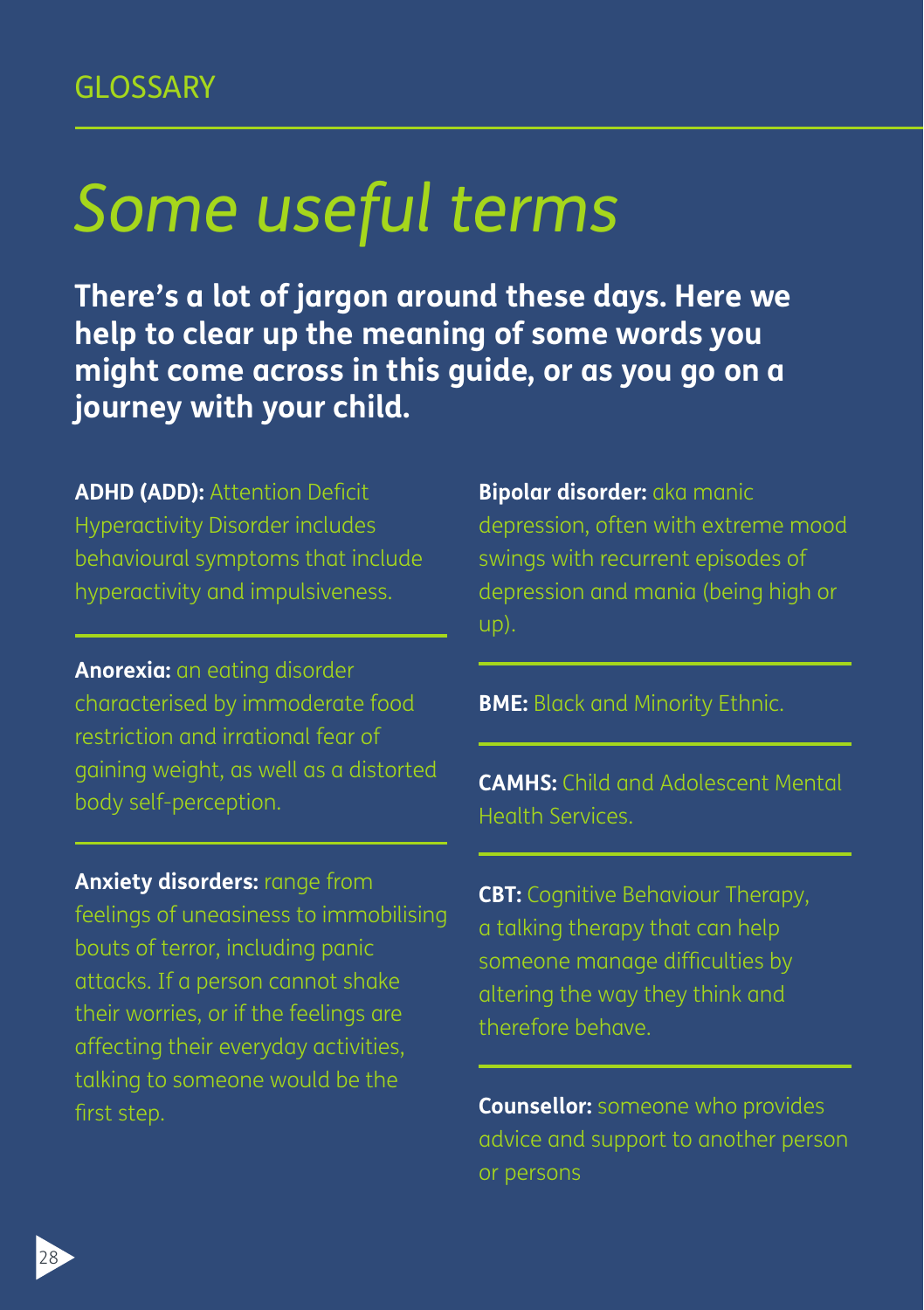**Depression:** a mood disorder characterised by intense feelings of sadness that persist beyond a few weeks. It is associated with many physical symptoms such as disturbance of sleep, appetite, and concentration. Often associated with anxiety.

**CPN:** Community Practice Nurse.

**Dual diagnosis:** a term used to describe patients with both mental health difficulties and substance misuse.

**EMDR:** Eye Movement Desensitization and Reprocessing, a therapy to try and reduce your reaction to memories and triggers, often related to a traumatic event.

**Healthwatch:** the best way to give your feedback about any health service you have received: www.healthwatch.co.uk

**LGBTU:** Lesbian, Gay, Bisexual, Transgender and Unsure.

**OCD:** Obsessive Compulsive Disorder, which can cause severe anxiety in those affected.

**Panic attack:** a period of intense fear or apprehension that can happen suddenly and last minutes or hours.

**Personality disorders:** a group of conditions characterised by an inability to get on with other people and learn from experience. People with a personality disorder may find that their beliefs and attitudes are different from those of most other people. Others may find their behaviour unusual, unexpected or perhaps offensive.

**Primary care:** health service provided by your GP (General Practitioner).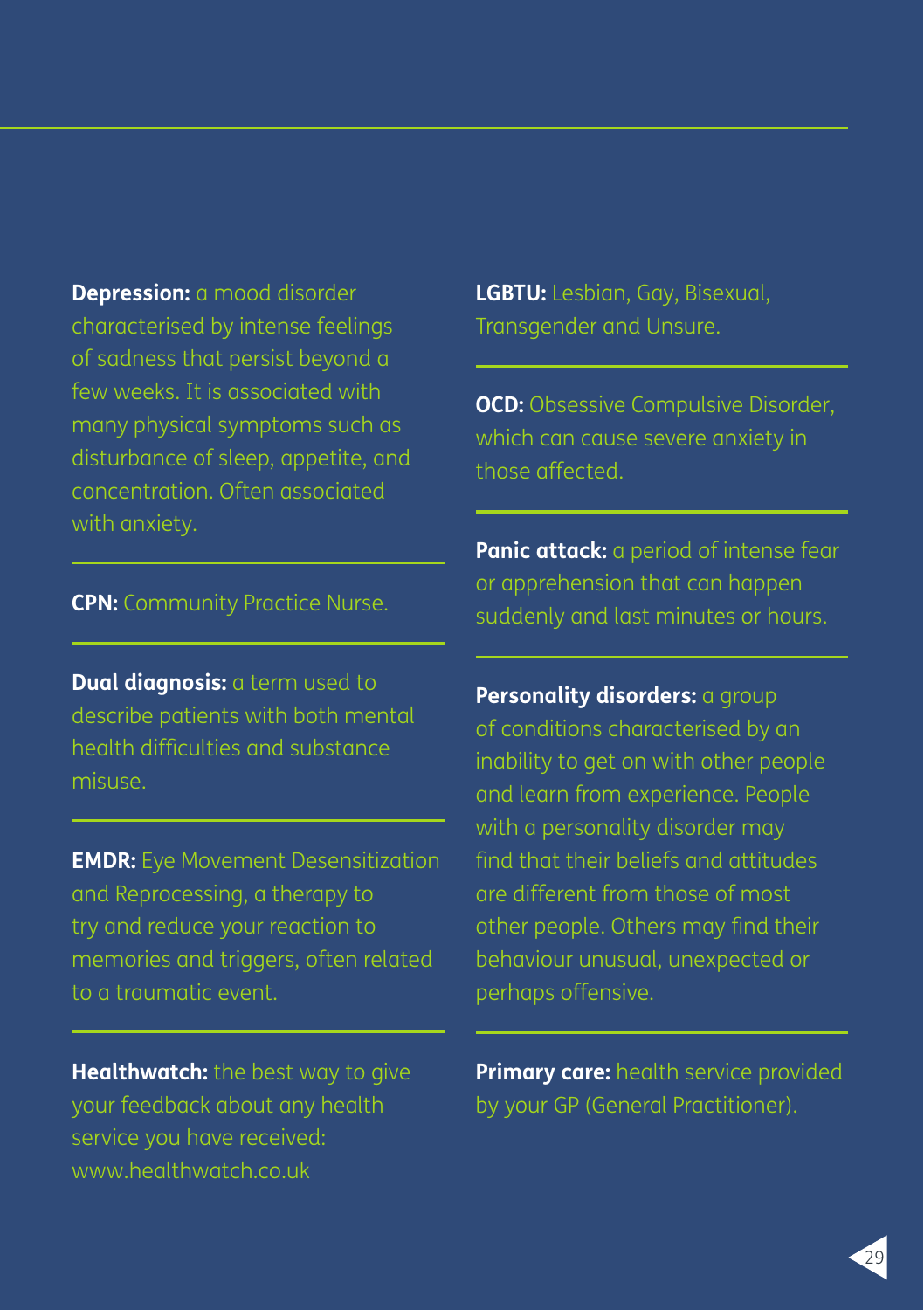**Psychiatrist:** someone who diagnoses mental health difficulties and prescribes medication.

**Psychologist:** someone who deals with the way the mind works and helps people to cope more effectively with their mental health difficulties.

**Psychosis:** a mental health difficulty that may stop a person from telling the difference between reality and their imagination.

**PTSD:** Post Traumatic Stress Disorder, a type of anxiety caused by stressful, frightening or distressing event.

**Resilience:** the ability to recover quickly from difficulties or problems.

**Schizophrenia:** a disorder that can make people experience things that may not be real, there's many different types of schizophrenia and one person's may be different from others.

**Self-harm:** a way in which someone might cope with or express distress or choose to communicate. There are many different forms, for example scratching, cutting or hitting.

**Suicidal thoughts:** a thought about ending your own life, possibly including making plans.

**Secondary care:** medical care provided by a specialist or facility, usually through a referral from a GP.

**Stigma:** judging something negatively before you fully understand it.

**Wellbeing:** someone's mental state, how they feel and how well they can cope day to day. Our wellbeing can change from day to day, month to month or year to year.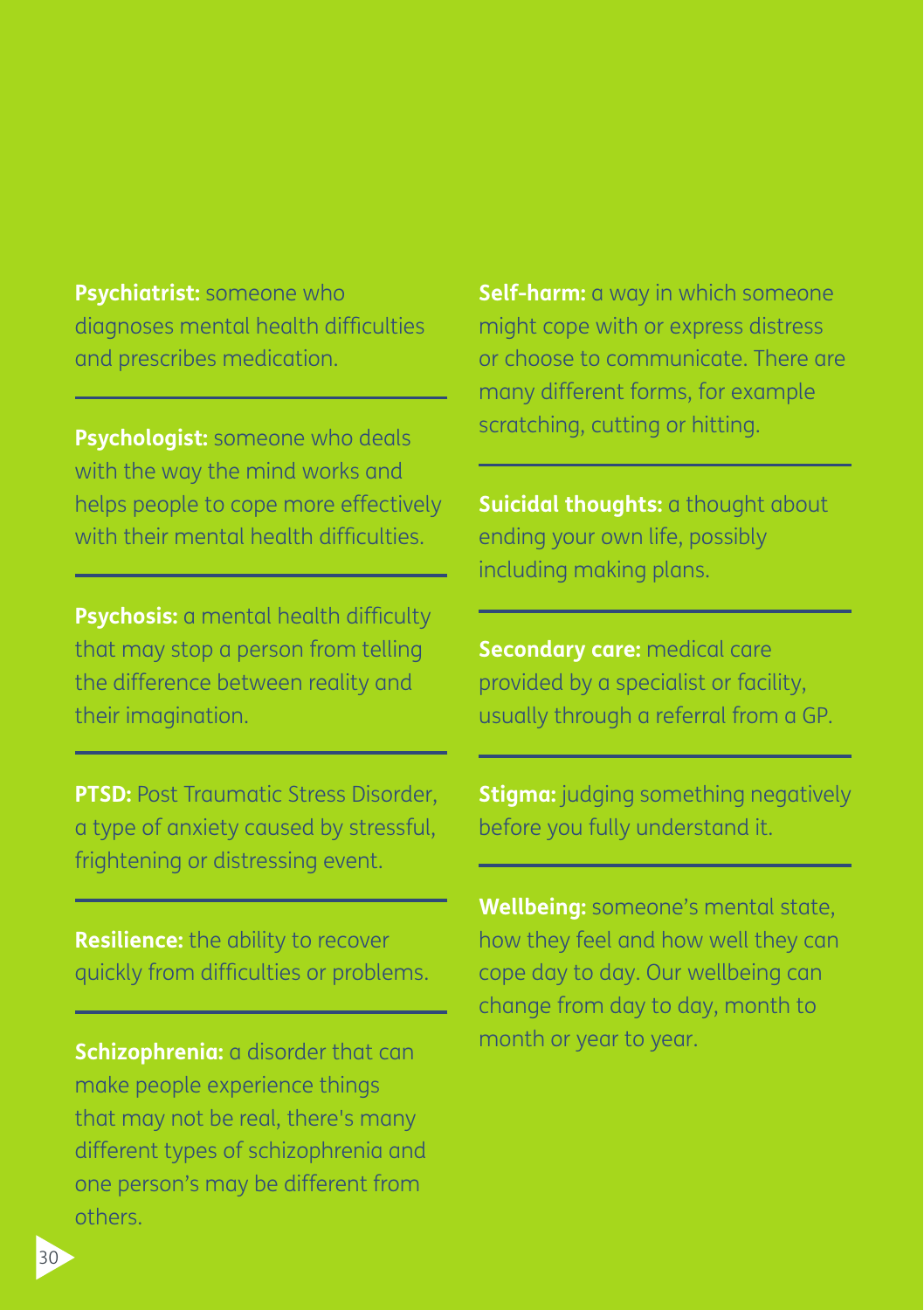# **Thank you**

It wouldn't have been possible to create this guide without the help of the parents and carers and young people who shared their experiences at our focus groups or on our online surveys, and the professionals who offered their expertise. Special thank yous to **Rachelle Howard** and **Sophie Larsen** for their time and thoughtful insight and to **Kelly Bastow** (aka moosekleenex.tumblr.com) for allowing us to use extracts from her perceptive cartoons.